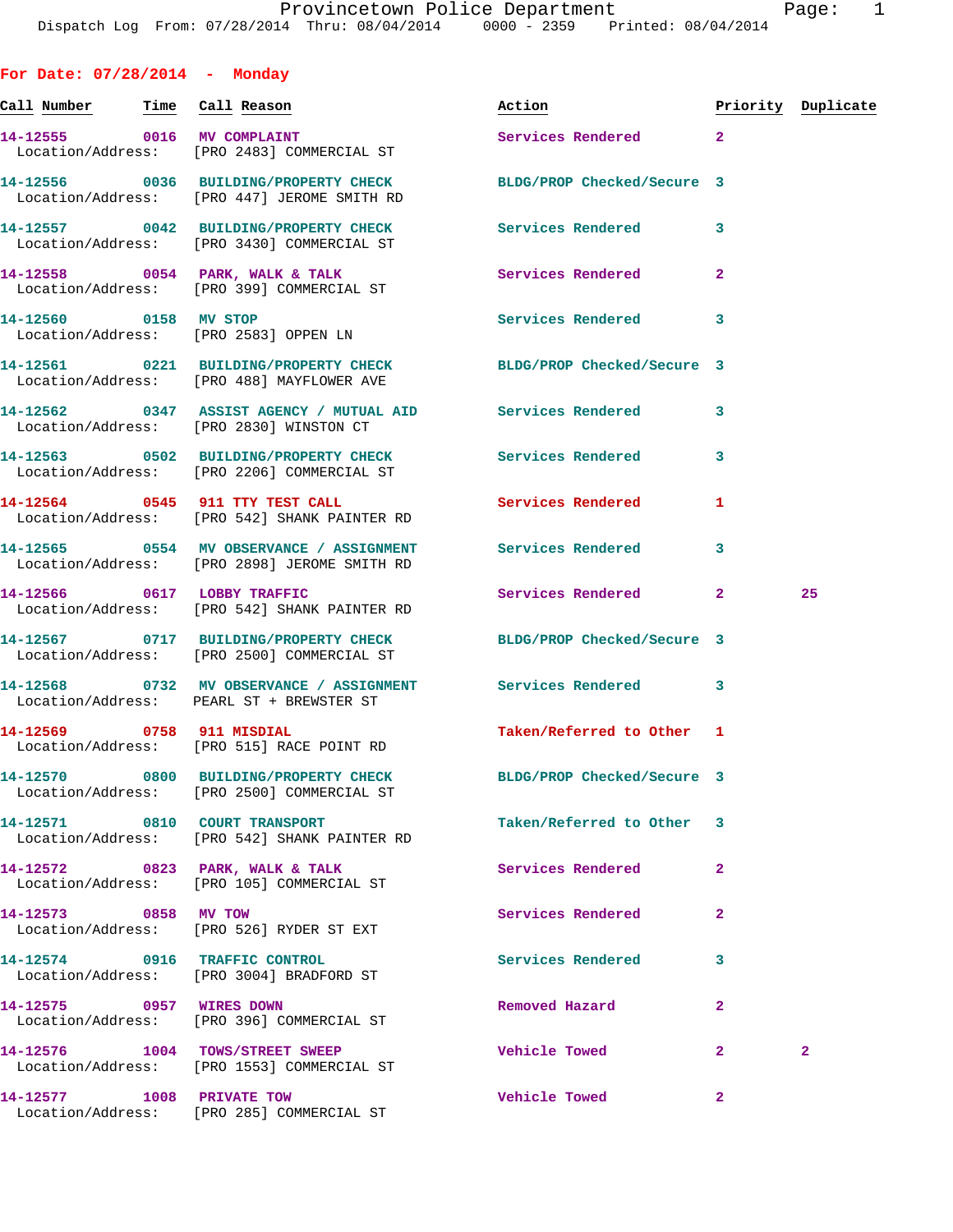|                                 | Provincetown Police Department The Page: 2                                                                                                                      |                            |                |
|---------------------------------|-----------------------------------------------------------------------------------------------------------------------------------------------------------------|----------------------------|----------------|
|                                 | 14-12578 1026 BUILDING/PROPERTY CHECK Services Rendered 3<br>Location/Address: [PRO 75] CAPTAIN BERTIE RD                                                       |                            |                |
|                                 | 14-12579 1031 MV LOCK-OUT 14-12579 2<br>Location/Address: [PRO 2490] PROVINCELANDS RD                                                                           |                            |                |
|                                 | 14-12580 1045 PARK, WALK & TALK Services Rendered Location: [PRO 3431] LOPES SQUARE                                                                             |                            | $\mathbf{2}$   |
|                                 | 14-12581 1055 PARK, WALK & TALK 2 Services Rendered 2<br>Location/Address: [PRO 488] MAYFLOWER AVE                                                              |                            |                |
|                                 | 14-12582 1058 BUILDING/PROPERTY CHECK BLDG/PROP Checked/Secure 3<br>Location/Address: [PRO 447] JEROME SMITH RD                                                 |                            |                |
|                                 | 14-12583 1109 DOCTOR-ORDERED TRANSPORT Transported to Hospital 1<br>Location/Address: [PRO 3222] ALDEN ST                                                       |                            |                |
|                                 | 14-12584 1127 FLIGHT COVERAGE<br>Location/Address: [PRO 516] RACE POINT RD                                                                                      | Services Rendered 2        |                |
|                                 | 14-12585 1134 MV COMPLAINT<br>Location/Address: HOWLAND ST + COMMERCIAL ST                                                                                      | Services Rendered          | $\mathbf{2}$   |
|                                 | 14-12586 1200 DOG IN MV<br>Location/Address: [PRO 2520] PRINCE ST                                                                                               | <b>VERBAL WARNING 2</b>    |                |
|                                 | 14-12587 1214 MV STOP 120 2008 2009 2014 214 2214 2214 2214 2214 2314 232 233 234 234 235 236 237 238 238 238 2<br>Location/Address: [PRO 544] SHANK PAINTER RD |                            | 3              |
|                                 | 14-12588 1235 PARK, WALK & TALK 1988 Services Rendered<br>Location: [PRO 3431] LOPES SQUARE                                                                     |                            | $\overline{2}$ |
|                                 | 14-12589 1247 MINOR MV ACCIDENT Services Rendered<br>Location/Address: [PRO 526] RYDER ST EXT                                                                   |                            | 1              |
|                                 | 14-12590 1327 MV COMPLAINT<br>Location/Address: [PRO 444] HIGH POLE HILL                                                                                        | <b>Unfounded United</b>    | $\mathbf{2}$   |
|                                 | 14-12591 1338 BUILDING/PROPERTY CHECK Services Rendered 3<br>Location/Address: [PRO 3430] COMMERCIAL ST                                                         |                            |                |
| Location/Address: RACE POINT RD | 14-12592 1350 MV OBSERVANCE / ASSIGNMENT Services Rendered                                                                                                      |                            |                |
|                                 | 14-12593 1357 BUILDING/PROPERTY CHECK BLDG/PROP Checked/Secure 3<br>Location/Address: [PRO 519] RACE POINT RD                                                   |                            |                |
| 14-12594 1421 MINOR MVA         | Location/Address: [PRO 357] COMMERCIAL ST                                                                                                                       | <b>Services Rendered</b> 1 |                |
|                                 | 14-12595 1454 TEST CALL<br>Location/Address: [PRO 542] SHANK PAINTER RD                                                                                         | SPOKEN TO                  | 1              |
| 14-12596 1456 TEST CALL         | Location/Address: [PRO 542] SHANK PAINTER RD                                                                                                                    | <b>PATIENT REFUSAL</b>     | 1              |
|                                 | 14-12598 1507 DISTURBANCE<br>Location/Address: [PRO 105] COMMERCIAL ST                                                                                          | <b>GONE ON ARRIVAL</b>     | 1              |
|                                 | 14-12599 1512 PARKING COMPLAINT / GENERAL SPOKEN TO<br>Location/Address: [PRO 2173] COMMERCIAL ST                                                               |                            | 3              |
|                                 | 14-12600 1531 COMPLAINT - STREET PERFORMERS No Action Required 3<br>Location/Address: [PRO 105] COMMERCIAL ST                                                   |                            |                |
| 14-12601 1540 MV COMPLAINT      | Location/Address: [PRO 2512] JEROME SMITH RD                                                                                                                    | Services Rendered          | $\mathbf{2}$   |
|                                 | 14-12602 1643 BUILDING/PROPERTY CHECK BLDG/PROP Checked/Secure 3<br>Location/Address: [PRO 447] JEROME SMITH RD                                                 |                            |                |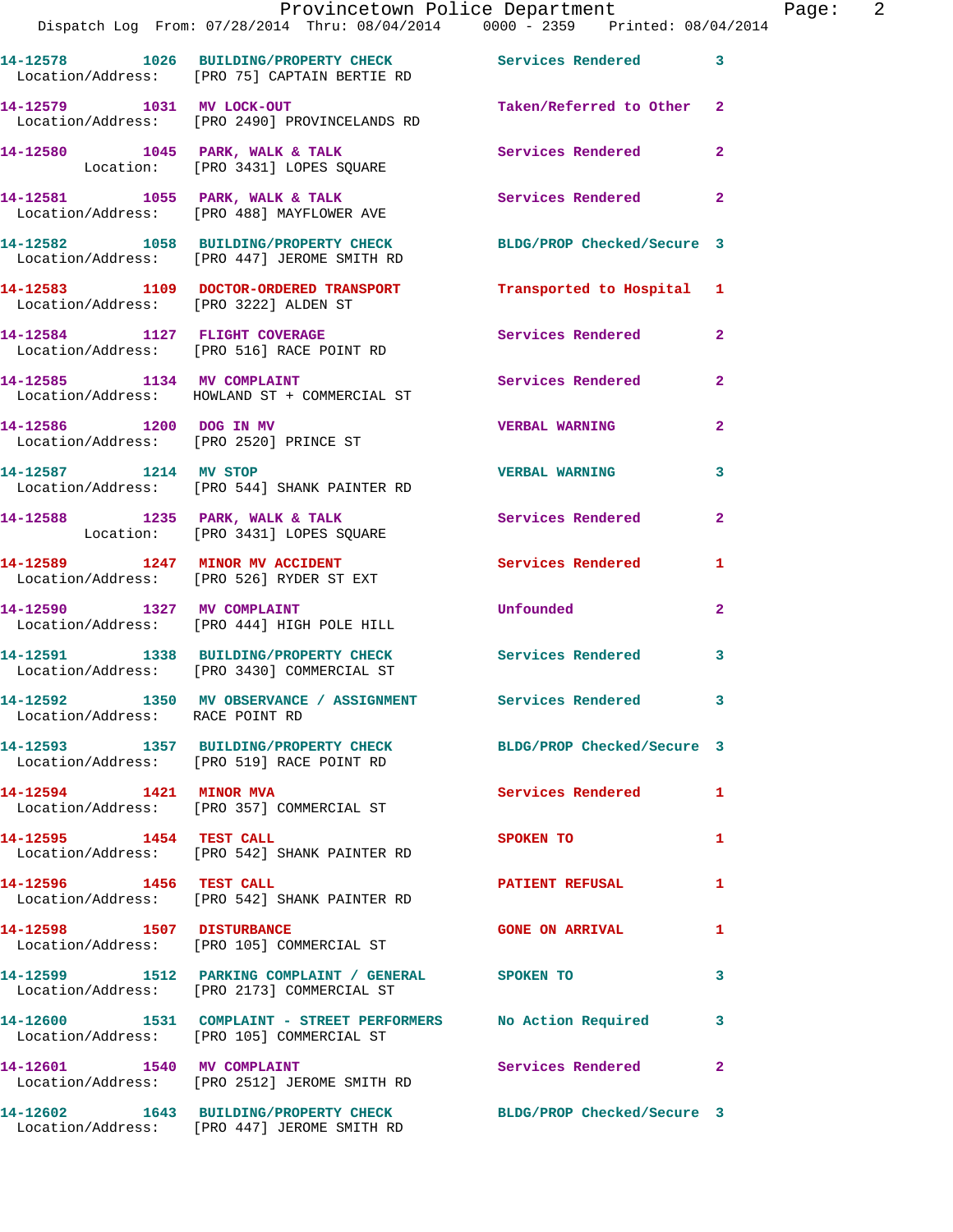|                                       | 14-12604 1701 AIRCRAFT<br>Location/Address: [PRO 516] RACE POINT RD                                                 | <b>Services Rendered</b>   | $\overline{\mathbf{2}}$ |
|---------------------------------------|---------------------------------------------------------------------------------------------------------------------|----------------------------|-------------------------|
| Location/Address: [PRO 886] CONWAY ST | 14-12606 1833 MEDICAL EMERGENCY-D.O.T.                                                                              | Transported to Hospital 1  |                         |
|                                       | 14-12607 1847 FOUND T MOBILE PHONE<br>Location/Address: [PRO 542] SHANK PAINTER RD                                  | <b>Services Rendered</b>   | $\overline{\mathbf{3}}$ |
|                                       | 14-12608 1953 BUILDING/PROPERTY CHECK<br>Location/Address: [PRO 1638] COMMERCIAL ST                                 | BLDG/PROP Checked/Secure 3 |                         |
|                                       | 14-12609 2004 BUILDING/PROPERTY CHECK<br>Location/Address: [PRO 175] COMMERCIAL ST                                  | BLDG/PROP Checked/Secure 3 |                         |
|                                       | 14-12610 2007 911 GENERAL/KITE STRING IN WIR Taken/Referred to Other 1<br>Location/Address: [PRO 832] COMMERCIAL ST |                            |                         |
|                                       | 14-12611 2018 BUILDING/PROPERTY CHECK<br>Location/Address: [PRO 306] COMMERCIAL ST                                  | BLDG/PROP Checked/Secure 3 |                         |
|                                       | 14-12612 2039 MEDICAL EMERGENCY<br>Location/Address: [PRO 223] COMMERCIAL ST                                        | Services Rendered 1        |                         |
|                                       | 14-12613 2042 PARKING COMPLAINT / GENERAL Services Rendered<br>Location/Address: CARVER ST + COMMERCIAL ST          |                            | $\overline{\mathbf{3}}$ |
|                                       | 14-12614 2058 BUILDING/PROPERTY CHECK<br>Location/Address: [PRO 16] MAYFLOWER AVE                                   | BLDG/PROP Checked/Secure 3 |                         |
|                                       | 14-12615 2058 BUILDING/PROPERTY CHECK<br>Location/Address: [PRO 2500] COMMERCIAL ST                                 | BLDG/PROP Checked/Secure 3 |                         |
|                                       | 14-12616 2110 BUILDING/PROPERTY CHECK<br>Location/Address: [PRO 530] SHANK PAINTER RD                               | BLDG/PROP Checked/Secure 3 |                         |
|                                       | 14-12617 2110 PARK, WALK & TALK<br>Location: [PRO 3431] LOPES SQUARE                                                | No Action Required 2       |                         |
|                                       | 14-12619 2114 BUILDING/PROPERTY CHECK<br>Location/Address: [PRO 519] RACE POINT RD                                  | BLDG/PROP Checked/Secure 3 |                         |
|                                       | 14-12618 2116 BUILDING/PROPERTY CHECK<br>Location/Address: [PRO 3292] COMMERCIAL ST                                 | BLDG/PROP Checked/Secure 3 |                         |
| 14-12620                              | 2147 BUILDING/PROPERTY CHECK<br>Location/Address: [PRO 182] COMMERCIAL ST                                           | BLDG/PROP Checked/Secure 3 |                         |
|                                       | 14-12621 2155 BUILDING/PROPERTY CHECK<br>Location/Address: [PRO 1778] SHANK PAINTER RD                              | BLDG/PROP Checked/Secure 3 |                         |
| 14-12622 2157 MV STOP                 | Location/Address: BRADFORD ST + HANCOCK ST                                                                          | <b>VERBAL WARNING</b>      | 3                       |
|                                       | 14-12623 2206 BUILDING/PROPERTY CHECK<br>Location/Address: [PRO 3737] BRADFORD ST                                   | BLD/PROP CHECKED UNSECUR 3 |                         |
|                                       | 14-12624 2217 BUILDING/PROPERTY CHECK<br>Location/Address: [PRO 3256] COMMERCIAL ST                                 | BLDG/PROP Checked/Secure 3 |                         |
|                                       | 14-12625 2339 BUILDING/PROPERTY CHECK<br>Location/Address: [PRO 2483] COMMERCIAL ST                                 | Services Rendered          | 3                       |
| For Date: $07/29/2014$ - Tuesday      |                                                                                                                     |                            |                         |

| 14-12626<br>Location/Address: | 0000 | <b>BUILDING/PROPERTY CHECK</b><br>ÍPRO 3430] COMMERCIAL ST | Services Rendered          |  |
|-------------------------------|------|------------------------------------------------------------|----------------------------|--|
| 14-12627                      | 0027 | <b>BUILDING/PROPERTY CHECK</b>                             | BLDG/PROP Checked/Secure 3 |  |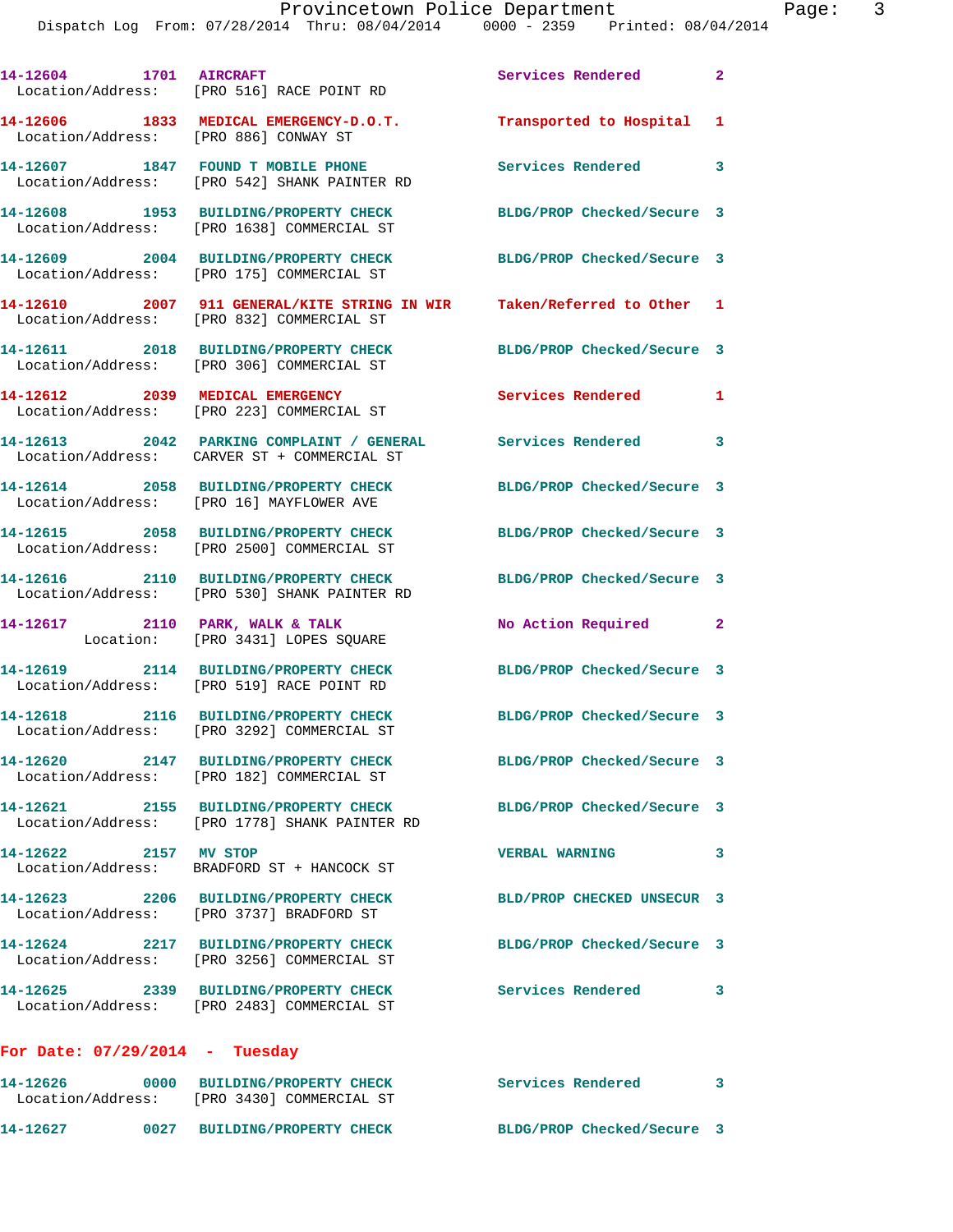|                             |                                                                                                                   | Provincetown Police Department | Page: 4        |
|-----------------------------|-------------------------------------------------------------------------------------------------------------------|--------------------------------|----------------|
|                             | Dispatch Log From: 07/28/2014 Thru: 08/04/2014 0000 - 2359 Printed: 08/04/2014                                    |                                |                |
|                             | Location/Address: [PRO 488] MAYFLOWER AVE                                                                         |                                |                |
| 14-12628 0035 COMPLAINT     | Location/Address: [PRO 3236] COMMERCIAL ST                                                                        | SPOKEN TO                      | 3              |
|                             | 14-12629 0102 PARK, WALK & TALK<br>Location: [PRO 3431] LOPES SQUARE                                              | No Action Required 2           |                |
|                             | 14-12630 0532 BUILDING/PROPERTY CHECK Services Rendered 3<br>Location/Address: [PRO 2898] JEROME SMITH RD         |                                |                |
|                             | 14-12631 0633 LOBBY TRAFFIC<br>Location/Address: [PRO 542] SHANK PAINTER RD                                       | Services Rendered              | $\mathbf{2}$   |
| 14-12632 0658 LOST WALLET   | Location/Address: [PRO 3296] SHANK PAINTER RD                                                                     | Services Rendered 3            |                |
|                             | 14-12633 0730 BIKE VS TRUCK<br>Location/Address: [PRO 105] COMMERCIAL ST                                          | Services Rendered 2            | 1              |
|                             | 14-12634 0750 BUILDING/PROPERTY CHECK BLDG/PROP Checked/Secure 3<br>Location/Address: [PRO 447] JEROME SMITH RD   |                                |                |
|                             | 14-12635 0757 MV OBSERVANCE / ASSIGNMENT Services Rendered 3<br>Location/Address: PEARL ST + BREWSTER ST          |                                |                |
|                             | 14-12636 0814 ALARM - FIRE<br>Location/Address: [PRO 2564] COMMERCIAL ST                                          | Unfounded                      | $\mathbf{1}$   |
|                             | 14-12637 0835 BUILDING/PROPERTY CHECK BLDG/PROP Checked/Secure 3<br>Location/Address: [PRO 1251] SEASHORE PARK DR |                                |                |
|                             | 14-12638 0838 BUILDING/PROPERTY CHECK BLDG/PROP Checked/Secure 3<br>Location/Address: [PRO 519] RACE POINT RD     |                                |                |
|                             | 14-12639 0848 ALARM - GENERAL<br>Location/Address: [PRO 3222] ALDEN ST                                            | Taken/Referred to Other 1      |                |
|                             | 14-12640 0929 BUILDING/PROPERTY CHECK<br>Location/Address: [PRO 2206] COMMERCIAL ST                               | BLDG/PROP Checked/Secure 3     |                |
|                             | 14-12641 0951 TOWS/STREET SWEEP Vehicle Towed 2<br>Location/Address: [PRO 826] COMMERCIAL ST                      |                                | 1              |
|                             | 14-12642 1022 BURGLAR ALARM<br>Location/Address: [PRO 605] COMMERCIAL ST                                          | BLDG/PROP Checked/Secure 1     |                |
|                             | 14-12643 1034 CHEST PAINS/TRANSPORT<br>Location/Address: [PRO 2227] BRADFORD ST                                   | Transported to Hospital 1      |                |
|                             | 14-12644 1044 FOUND TAXI LICENSE<br>Location/Address: [PRO 519] RACE POINT RD                                     | Services Rendered              | $\mathbf{3}$   |
|                             | 14-12645 1055 PARK, WALK & TALK260<br>Location/Address: [PRO 105] COMMERCIAL ST                                   | Services Rendered              | $\overline{2}$ |
| 14-12646 1111 HAZARDS       | Location/Address: [PRO 3930] ANTHONY ST                                                                           | Taken/Referred to Other        | $\mathbf{2}$   |
|                             | 14-12647 1116 ABANDONED BIKE<br>Location/Address: [PRO 3075] SHANK PAINTER RD                                     | Services Rendered              | $\mathbf{2}$   |
|                             | 14-12648 1127 DOCTOR-ORDERED TRANSPORT<br>Location/Address: [PRO 440] HARRY KEMP WAY                              | Transported to Hospital 1      |                |
|                             | 14-12649 1155 PARK, WALK & TALK<br>Location/Address: [PRO 105] COMMERCIAL ST                                      | Services Rendered 2            |                |
| 14-12650 1241 SERVE SUMMONS | Location/Address: [PRO 1300] BRADFORD ST EXT                                                                      | Could Not Locate               | 3              |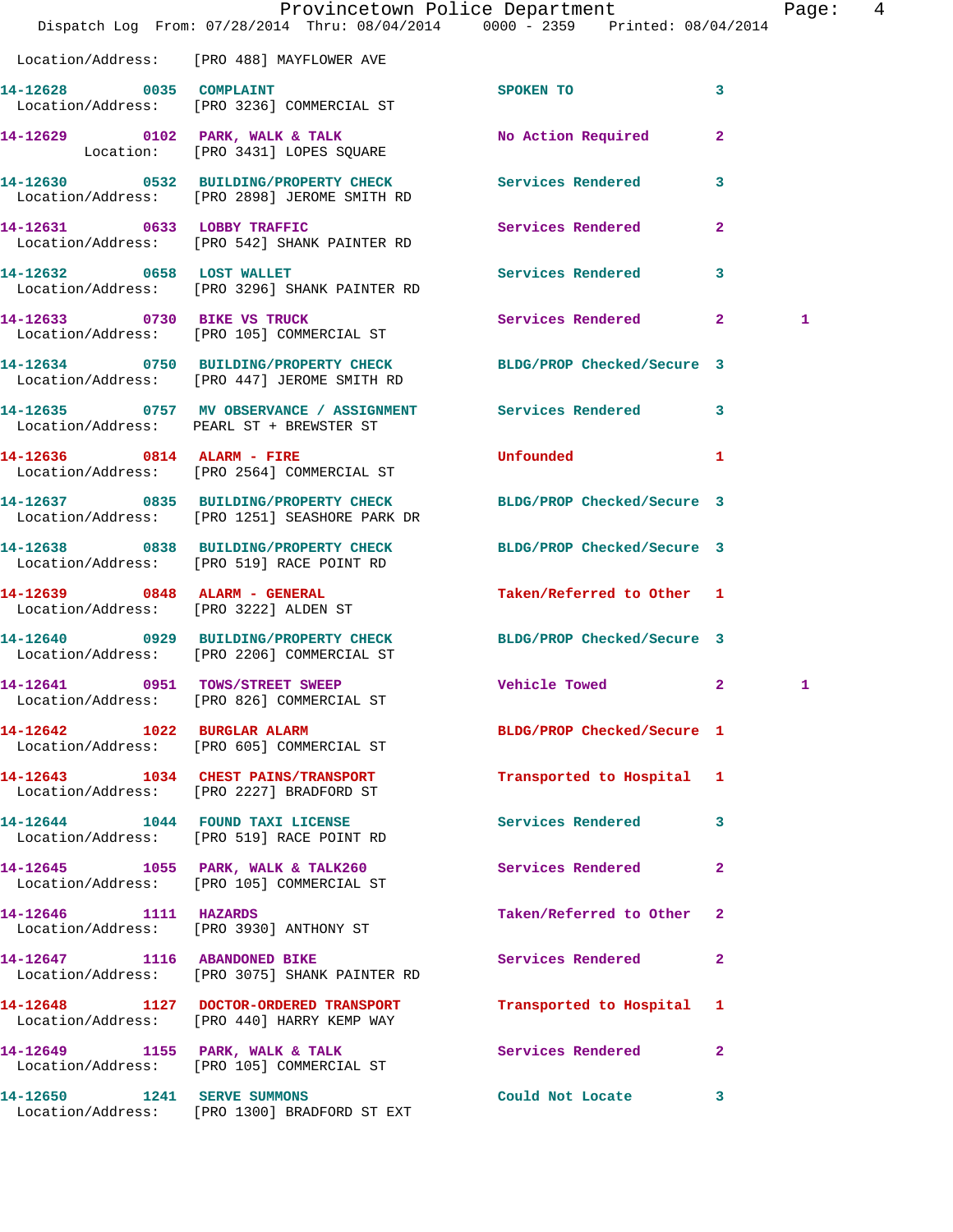|                                                     | Dispatch Log From: 07/28/2014 Thru: 08/04/2014 0000 - 2359 Printed: 08/04/2014                                 | Provincetown Police Department |                | Page: 5 |  |
|-----------------------------------------------------|----------------------------------------------------------------------------------------------------------------|--------------------------------|----------------|---------|--|
|                                                     |                                                                                                                |                                |                |         |  |
|                                                     | 14-12651 1251 SERVE SUMMONS<br>Location/Address: [PRO 1970] BRADFORD ST                                        | Could Not Locate 3             |                |         |  |
| Location/Address: COMMERCIAL ST                     | 14-12652 1306 FOUND WALLET                                                                                     | No Action Required 3           |                |         |  |
|                                                     | 14-12654 1354 DOCTOR-ORDERED TRANSPORT Transported to Hospital 1<br>Location/Address: [PRO 440] HARRY KEMP WAY |                                |                |         |  |
|                                                     | 14-12655 1408 ABANDONED 911 CALL SPOKEN TO<br>Location/Address: [PRO 440] HARRY KEMP WAY                       |                                | $\mathbf{1}$   |         |  |
|                                                     | 14-12656 1414 NOISE COMPLAINT<br>Location/Address: [PRO 82] CENTER ST                                          | <b>SPOKEN TO</b>               | $\mathbf{3}$   |         |  |
|                                                     | 14-12657 1437 LOST CREDIT CARD<br>Location/Address: [PRO 632] COMMERCIAL ST                                    | Services Rendered 3            |                |         |  |
|                                                     | 14-12658 1558 FEE FOR FACE PAINTING<br>Location/Address: [PRO 105] COMMERCIAL ST                               | <b>VERBAL WARNING</b>          | $\mathbf{3}$   |         |  |
|                                                     | 14-12659 1605 SERVE SUMMONS<br>Location/Address: [PRO 1970] BRADFORD ST                                        | Could Not Locate               | $\mathbf{3}$   |         |  |
|                                                     | 14-12660 1609 VERBAL/PASSING<br>Location/Address: [PRO 536] SHANK PAINTER RD                                   | <b>VERBAL WARNING</b>          | $\mathbf{3}$   |         |  |
|                                                     | 14-12661 1618 SERVE SUMMONS<br>Location/Address: [PRO 1300] BRADFORD ST EXT                                    | Could Not Locate 3             |                | 1       |  |
|                                                     | 14-12662 1650 OUI ARREST<br>Location: [PRO 3431] LOPES SQUARE<br>Refer To $P/C$ : 14-179-AR                    | Arrest(s) Made                 | $\mathbf{2}$   |         |  |
|                                                     | 14-12663 1710 DOG IN MV<br>Location/Address: [PRO 2492] WINSLOW ST                                             | <b>GONE ON ARRIVAL</b>         | $\mathbf{2}$   |         |  |
|                                                     | 14-12664 1735 PARKED MV COMPLAINT<br>Location/Address: [PRO 312] COMMERCIAL ST                                 | SPOKEN TO                      | $\mathbf{2}$   | 1       |  |
|                                                     | 14-12665 1743 DISORDERLY<br>Location/Address: [PRO 105] COMMERCIAL ST                                          | Could Not Locate 2             |                |         |  |
|                                                     | 14-12666 1753 MOUTH INJURY/FIRST AID PATIENT REFUSAL 1<br>Location/Address: [PRO 3259] MACMILLAN WHARF         |                                |                |         |  |
| 14-12667 1757 TRESPASS                              | Location/Address: [PRO 3094] COMMERCIAL ST                                                                     | SPOKEN TO                      | $\mathbf{2}$   |         |  |
| 14-12668 1829 DISORDERLY                            | Location/Address: [PRO 105] COMMERCIAL ST                                                                      | SPOKEN TO                      | $\overline{a}$ |         |  |
|                                                     | 14-12669 1837 LOST WALLET<br>Location/Address: [PRO 542] SHANK PAINTER RD                                      | Services Rendered              | 3              |         |  |
| 14-12670 1911 MV STOP<br>Location/Address: SNAIL RD |                                                                                                                | VERBAL WARNING 3               |                |         |  |
|                                                     | 14-12671 1925 911 ABANDONED<br>Location/Address: [PRO 2543] MACMILLAN WHARF                                    | Services Rendered              | -1             |         |  |
|                                                     | 14-12672 1943 BUILDING/PROPERTY CHECK BLDG/PROP Checked/Secure 3<br>Location/Address: [PRO 2500] COMMERCIAL ST |                                |                |         |  |
|                                                     | 14-12673 1946 LANDLORD/TENANT<br>Location/Address: [PRO 1311] CENTRAL ST                                       | SPOKEN TO                      | $\mathbf{2}$   |         |  |
|                                                     | 14-12674 2002 FOLLOW UP<br>Location/Address: [PRO 3670] SHANK PAINTER RD                                       | <b>GONE ON ARRIVAL</b>         | $\mathbf{2}$   |         |  |
|                                                     | 14-12675 2003 REASSURANCE CHECK                                                                                | Services Rendered 3            |                |         |  |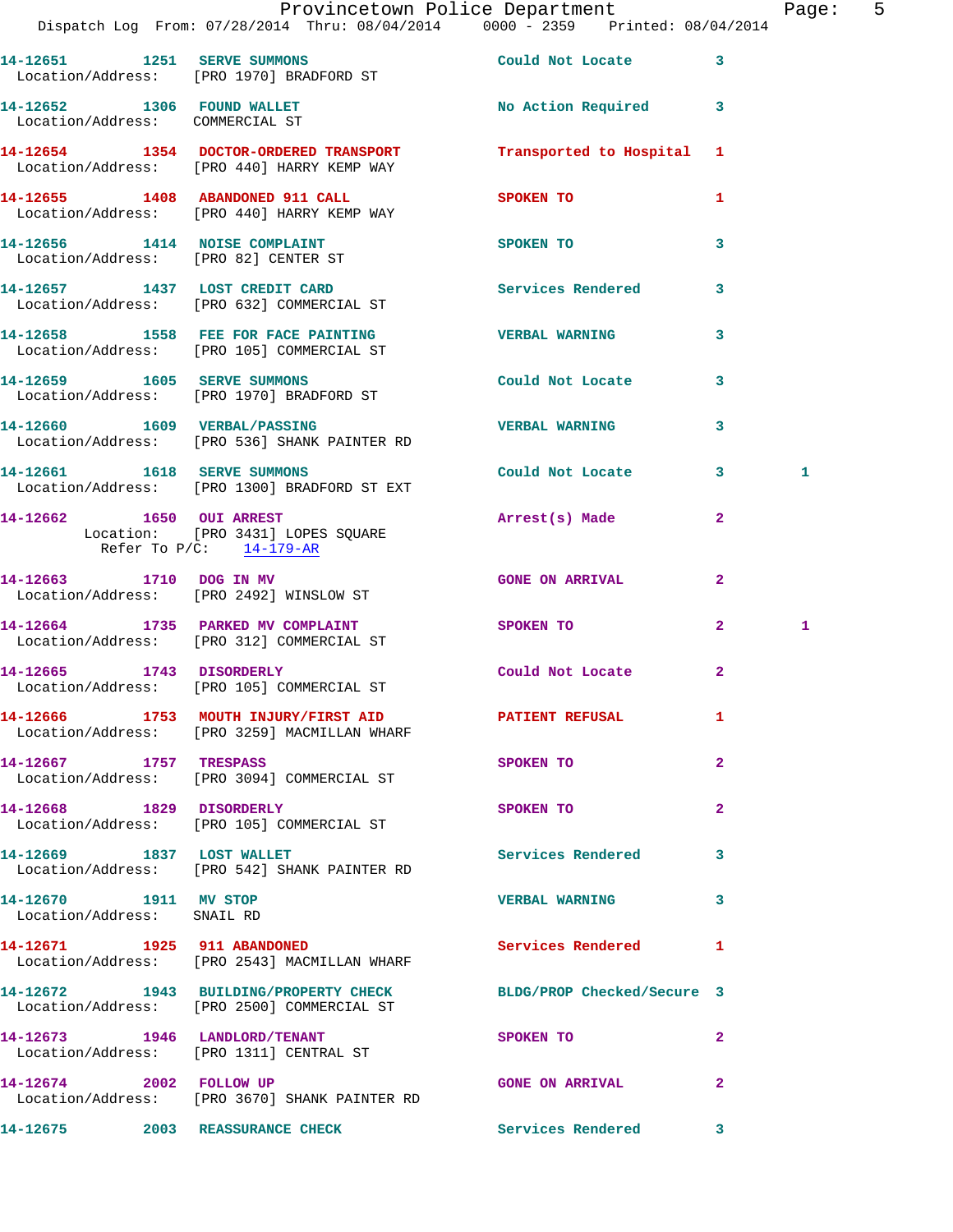|                                        | Provincetown Police Department<br>Dispatch Log From: 07/28/2014 Thru: 08/04/2014 0000 - 2359 Printed: 08/04/2014 |                            | Page: 6      |
|----------------------------------------|------------------------------------------------------------------------------------------------------------------|----------------------------|--------------|
| Location/Address: [PRO 60] BRADFORD ST |                                                                                                                  |                            |              |
|                                        | 14-12676 2008 BUILDING/PROPERTY CHECK BLDG/PROP Checked/Secure 3<br>Location/Address: [PRO 1638] COMMERCIAL ST   |                            |              |
|                                        | 14-12677 2021 BUILDING/PROPERTY CHECK BLDG/PROP Checked/Secure 3<br>Location/Address: [PRO 175] COMMERCIAL ST    |                            |              |
|                                        | 14-12678 2027 BUILDING/PROPERTY CHECK BLDG/PROP Checked/Secure 3<br>Location/Address: [PRO 519] RACE POINT RD    |                            |              |
|                                        | 14-12679 2046 BUILDING/PROPERTY CHECK BLDG/PROP Checked/Secure 3<br>Location/Address: [PRO 530] SHANK PAINTER RD |                            |              |
|                                        | 14-12680 2100 BUILDING/PROPERTY CHECK BLDG/PROP Checked/Secure 3<br>Location/Address: [PRO 3292] COMMERCIAL ST   |                            |              |
| 14-12682 2108 MV STOP                  | Location/Address: SHANK PAINTER RD + BRADFORD ST                                                                 | VERBAL WARNING 3           |              |
|                                        | 14-12683 2117 BUILDING/PROPERTY CHECK BLDG/PROP Checked/Secure 3<br>Location/Address: [PRO 182] COMMERCIAL ST    |                            |              |
|                                        | 14-12684 2125 BUILDING/PROPERTY CHECK BLDG/PROP Checked/Secure 3<br>Location/Address: [PRO 2500] COMMERCIAL ST   |                            |              |
|                                        | 14-12685 2129 PROPERTY CHECKS REQUESTED Services Rendered 3<br>Location/Address: [PRO 3094] COMMERCIAL ST        |                            |              |
| 14-12686 2153 MV STOP                  | Location/Address: [PRO 3296] SHANK PAINTER RD                                                                    | <b>VERBAL WARNING</b>      | 3            |
|                                        | 14-12687 2204 MEDICAL EMERGENCY<br>Location/Address: [PRO 926] FRANKLIN ST                                       | Transported to Hospital 1  |              |
|                                        | 14-12688 2205 MEDICAL EMERGENCY<br>Location/Address: [PRO 1251] SEASHORE PARK DR                                 | <b>Services Rendered</b>   | $\mathbf{1}$ |
| 14-12689 2215 FOLLOW UP                | Location/Address: [PRO 3670] SHANK PAINTER RD                                                                    | Services Rendered 2        |              |
|                                        | 14-12690 2235 BUILDING/PROPERTY CHECK<br>Location/Address: [PRO 105] COMMERCIAL ST                               | BLDG/PROP Checked/Secure 3 |              |
| 14-12691 2259 ALARM - FIRE             | Location/Address: [PRO 1796] BRADFORD ST                                                                         | False Alarm                | 1            |
|                                        | 14-12693 2330 NOISE COMPLAINT<br>Location/Address: [PRO 2526] SHIPS WAY RD                                       | SPOKEN TO                  | 3            |
|                                        | 14-12694 2334 BUILDING/PROPERTY CHECK<br>Location/Address: [PRO 1778] SHANK PAINTER RD                           | BLDG/PROP Checked/Secure 3 |              |
|                                        | 14-12695 2338 BUILDING/PROPERTY CHECK BLDG/PROP Checked/Secure 3<br>Location/Address: [PRO 447] JEROME SMITH RD  |                            |              |
| Location/Address: [PRO 512] PRINCE ST  | 14-12696 2353 BUILDING/PROPERTY CHECK BLDG/PROP Checked/Secure 3                                                 |                            |              |
| For Date: $07/30/2014$ - Wednesday     |                                                                                                                  |                            |              |
| 14-12697 0002 MV STOP                  | Location/Address: [PRO 105] COMMERCIAL ST                                                                        | <b>VERBAL WARNING</b>      | 3            |
|                                        | 14-12698 0023 BUILDING/PROPERTY CHECK BLDG/PROP Checked/Secure 3<br>Location/Address: [PRO 2483] COMMERCIAL ST   |                            |              |
|                                        | 14-12699 0025 MV OBSERVANCE / ASSIGNMENT Services Rendered 3                                                     |                            |              |

Location/Address: BRADFORD ST + RYDER ST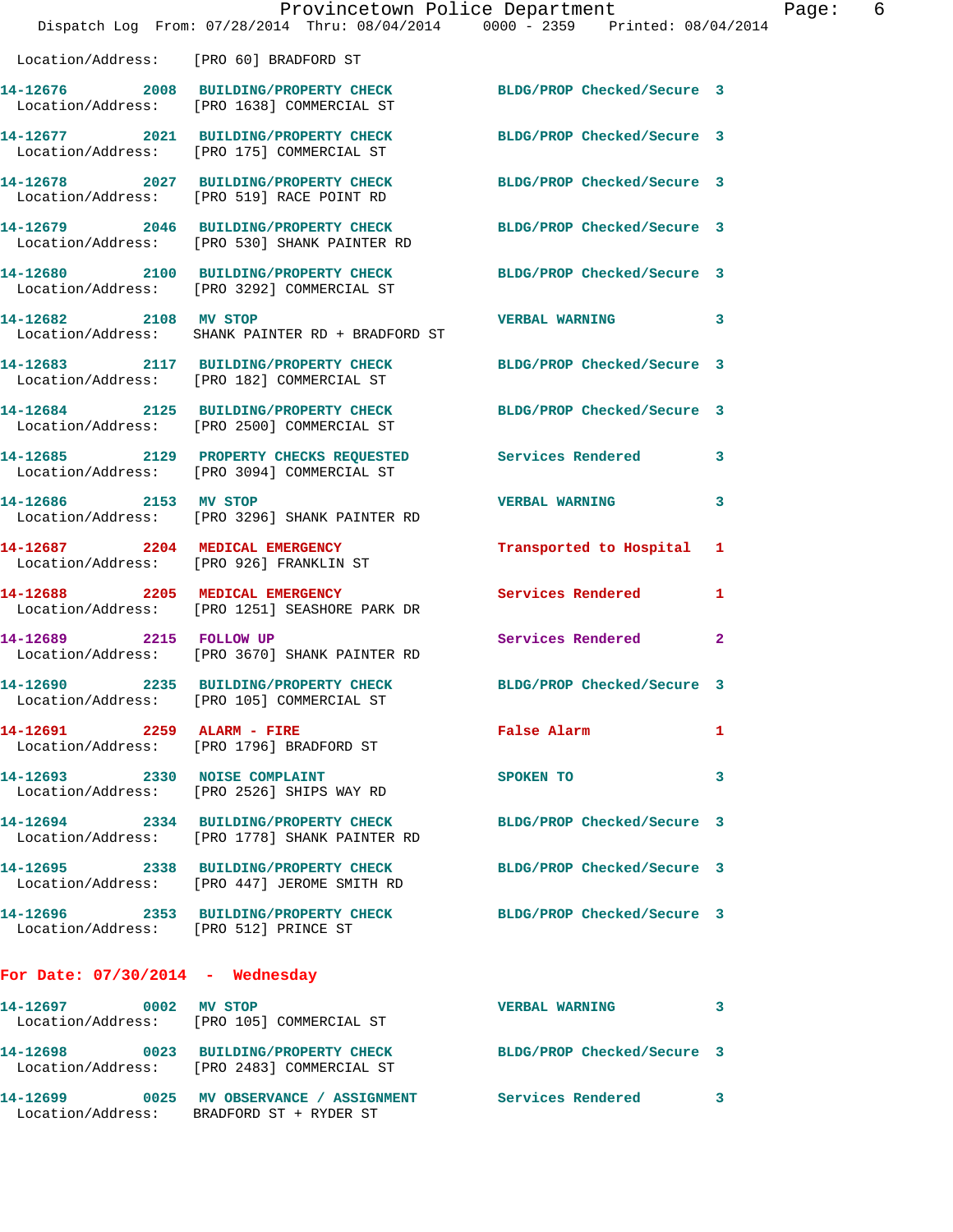|                                                     | Dispatch Log From: 07/28/2014 Thru: 08/04/2014   0000 - 2359   Printed: 08/04/2014                                      | Provincetown Police Department Fage: 7 |              |    |  |
|-----------------------------------------------------|-------------------------------------------------------------------------------------------------------------------------|----------------------------------------|--------------|----|--|
|                                                     | Location/Address: BRADFORD ST + HIGH POLE HILL                                                                          |                                        | 3            |    |  |
| 14-12701 0044 MV STOP<br>Refer To Arrest: 14-180-AR | Location/Address: BRADFORD ST + SHANK PAINTER RD                                                                        | Arrest(s) Made                         | 3            |    |  |
|                                                     | 14-12702 0209 NOISE COMPLAINT<br>Location/Address: [PRO 2526] SHIPS WAY RD                                              | SPOKEN TO                              | 3            |    |  |
|                                                     | 14-12704 0337 NOISE COMPLAINT<br>Location/Address: [PRO 1666] BANGS ST                                                  | <b>SPOKEN TO</b>                       | 3            |    |  |
|                                                     | 14-12703 0338 BUILDING/PROPERTY CHECK BLDG/PROP Checked/Secure 3<br>Location/Address: [PRO 1646] WINSLOW ST             |                                        |              |    |  |
|                                                     | 14-12705 0350 BUILDING/PROPERTY CHECK BLDG/PROP Checked/Secure 3<br>Location/Address: [PRO 530] SHANK PAINTER RD        |                                        |              |    |  |
|                                                     | 14-12706 0605 BUILDING/PROPERTY CHECK BLDG/PROP Checked/Secure 3<br>Location/Address: [PRO 1638] COMMERCIAL ST          |                                        |              |    |  |
|                                                     | 14-12707 0608 LOBBY TRAFFIC<br>Location/Address: [PRO 542] SHANK PAINTER RD                                             | Services Rendered 2                    |              | 17 |  |
|                                                     | 14-12708 0744 LEG LACERATION/FIRST AID Services Rendered 1<br>Location/Address: [PRO 365] COMMERCIAL ST                 |                                        |              | 1  |  |
|                                                     | 14-12709 0809 PRISONER TRANSPORT<br>Location/Address: [PRO 542] SHANK PAINTER RD                                        | Taken/Referred to Other 3              |              |    |  |
|                                                     |                                                                                                                         | SPOKEN TO AND THE SPOKEN TO            | 1            |    |  |
|                                                     | 14-12711 0925 LOST CAR KEY<br>Location/Address: [PRO 542] SHANK PAINTER RD                                              | Services Rendered 3                    |              |    |  |
|                                                     | 14-12712 0928 DOCTOR-ORDERED TRANSPORT Transported to Hospital 1<br>Location/Address: [PRO 3222] ALDEN ST               |                                        |              |    |  |
|                                                     | 14-12713 0944 TOWS/STREET SWEEP<br>Location/Address: [PRO 605] COMMERCIAL ST                                            | Vehicle Towed                          | $\mathbf{2}$ | 1  |  |
|                                                     | 14-12714 1007 ERRATIC OPERATION<br>Location/Address: [PRO 3165] RACE POINT RD                                           | <b>Services Rendered</b> 2             |              |    |  |
| Location/Address: [PRO 3287] ROUTE 6                | 14-12715 1042 BUILDING/PROPERTY CHECK BLDG/PROP Checked/Secure 3                                                        |                                        |              |    |  |
|                                                     | 14-12716 1045 VERBAL EXPIRED REGISTRATION VERBAL WARNING 3<br>Location/Address: [PRO 1748] FRANKLIN ST                  |                                        |              |    |  |
|                                                     | 14-12717 1057 ABANDONED 911 CALL<br>Location/Address: [PRO 515] RACE POINT RD                                           | Taken/Referred to Other 1              |              |    |  |
| 14-12718 1106 MV DISABLED                           | Location/Address: [PRO 1941] COMMERCIAL ST                                                                              | <b>Services Rendered</b>               | $\mathbf{2}$ |    |  |
| Location/Address: [PRO 2521] ROUTE 6                | 14-12719 1117 MV OBSERVANCE / ASSIGNMENT Services Rendered                                                              |                                        | 3            |    |  |
|                                                     | 14-12720 1122 PARKED TRUCK COMPLAINT Could Not Locate<br>Location/Address: [PRO 29] BRADFORD ST                         |                                        | $\mathbf{2}$ |    |  |
|                                                     | 14-12721 1235 MV OBSERVANCE / ASSIGNMENT Services Rendered<br>Location/Address: [PRO 2898] JEROME SMITH RD              |                                        | 3            |    |  |
|                                                     | 14-12722 1237 WRITTEN WARNING SPEED/LICENSE Citation/Warning Issued 3<br>Location/Address: JEROME SMITH RD + WINSLOW ST |                                        |              |    |  |
|                                                     | 14-12723 1240 FOUND BLUE PURSE WALLET Services Rendered                                                                 |                                        | 3            |    |  |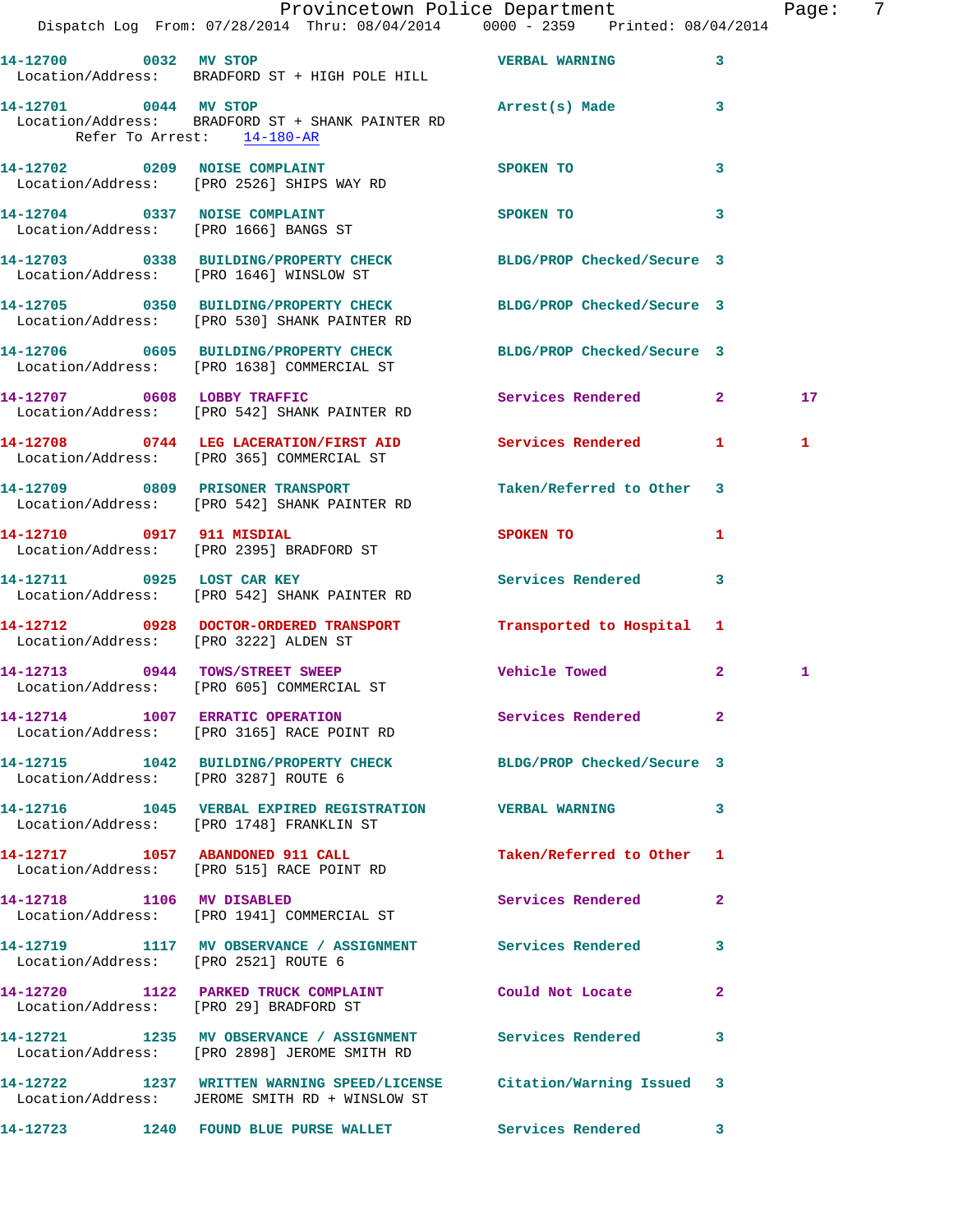|                              | Dispatch Log From: 07/28/2014 Thru: 08/04/2014 0000 - 2359 Printed: 08/04/2014                                        | Provincetown Police Department                                                                                                                                                                                                | Page: 8        |
|------------------------------|-----------------------------------------------------------------------------------------------------------------------|-------------------------------------------------------------------------------------------------------------------------------------------------------------------------------------------------------------------------------|----------------|
|                              |                                                                                                                       |                                                                                                                                                                                                                               |                |
|                              | Location: [PRO 3431] LOPES SQUARE                                                                                     |                                                                                                                                                                                                                               |                |
|                              | 14-12724 1253 DOCTOR-ORDERED TRANSPORT Transported to Hospital 1<br>Location/Address: [PRO 440] HARRY KEMP WAY        |                                                                                                                                                                                                                               |                |
|                              | 14-12725 1316 MINOR MV ACCIDENT Services Rendered 1<br>Location/Address: [PRO 37] BRADFORD ST                         |                                                                                                                                                                                                                               |                |
|                              | 14-12726 1321 DISORDERLY<br>Location/Address: [PRO 3296] SHANK PAINTER RD                                             | SPOKEN TO AND THE SPOKEN OF THE STATE OF THE SPOKEN OF THE STATE OF THE SPOKEN OF THE STATE OF THE STATE OF THE STATE OF THE STATE OF THE STATE OF THE STATE OF THE STATE OF THE STATE OF THE STATE OF THE STATE OF THE STATE | $\overline{2}$ |
|                              | 14-12727 1429 ALARM - FIRE<br>Location/Address: [PRO 1796] BRADFORD ST                                                | False Alarm <b>Exercise Service Service</b>                                                                                                                                                                                   | $\mathbf{1}$   |
|                              | 14-12728 1442 LOST CELLPHONE 5ervices Rendered 3<br>Location/Address: [PRO 542] SHANK PAINTER RD                      |                                                                                                                                                                                                                               |                |
|                              | 14-12729 1518 MV ACCIDENT<br>Location/Address: ROUTE 6 + CONWELL ST                                                   | Services Rendered                                                                                                                                                                                                             | -1             |
|                              | 14-12730 1553 MEDICAL EMERGENCY<br>Location/Address: BROWNE ST + SHANK PAINTER RD                                     | PATIENT REFUSAL                                                                                                                                                                                                               | 1              |
|                              | 14-12731 1642 MV STOP<br>Location/Address: [PRO 2484] BRADFORD ST                                                     | <b>VERBAL WARNING</b>                                                                                                                                                                                                         | $\mathbf{3}$   |
|                              | 14-12733 1658 MISSING PERSON/FOUND Services Rendered<br>Location/Address: [PRO 306] COMMERCIAL ST                     |                                                                                                                                                                                                                               | 1              |
|                              | 14-12734 1706 MEDICAL EMERGENCY 1 Transported to Hospital 1<br>Location/Address: BRADFORD ST EXT + PILGRIM HEIGHTS RD |                                                                                                                                                                                                                               |                |
| Location/Address: CONWELL ST | 14-12735 1731 MV OBSERVANCE / ASSIGNMENT Services Rendered 3                                                          |                                                                                                                                                                                                                               |                |
| 14-12736 1758 MV STOP        | Location/Address: [PRO 413] CONWELL ST                                                                                | VERBAL WARNING 3                                                                                                                                                                                                              |                |
|                              | 14-12737 1814 ALARM - FIRE<br>Location/Address: [PRO 3671] COMMERCIAL ST                                              | False Alarm                                                                                                                                                                                                                   | 1              |
|                              | 14-12738 1822 ASSIST CITIZEN Services Rendered 3<br>Location/Address: [PRO 1437] TREMONT ST                           |                                                                                                                                                                                                                               |                |
|                              | 14-12739 1836 MEDICAL EMERGENCY<br>Location/Address: [PRO 165] COMMERCIAL ST                                          | <b>PATIENT REFUSAL</b>                                                                                                                                                                                                        | 1              |
|                              | 14-12740 1844 COMPLAINT<br>Location/Address: [PRO 399] COMMERCIAL ST                                                  | SPOKEN TO                                                                                                                                                                                                                     | 3              |
|                              | 14-12742 1945 BUILDING/PROPERTY CHECK BLDG/PROP Checked/Secure 3<br>Location/Address: [PRO 182] COMMERCIAL ST         |                                                                                                                                                                                                                               |                |
|                              | 14-12743 2005 BUILDING/PROPERTY CHECK<br>Location/Address: [PRO 1638] COMMERCIAL ST                                   | BLDG/PROP Checked/Secure 3                                                                                                                                                                                                    |                |
| 14-12744 2011 MV STOP        | Location/Address: ROUTE 6 + CONWELL ST                                                                                | VERBAL WARNING 3                                                                                                                                                                                                              |                |
|                              | 14-12745 2020 BUILDING/PROPERTY CHECK BLDG/PROP Checked/Secure 3<br>Location/Address: [PRO 306] COMMERCIAL ST         |                                                                                                                                                                                                                               |                |
|                              | 14-12746 2022 PARKING COMPLAINT / GENERAL Services Rendered 3<br>Location/Address: [PRO 1649] MONTELLO ST             |                                                                                                                                                                                                                               |                |
|                              | 14-12747 2024 PARK, WALK & TALK<br>Location/Address: [PRO 306] COMMERCIAL ST                                          | Services Rendered 2                                                                                                                                                                                                           |                |
|                              | 14-12749 2104 BUILDING/PROPERTY CHECK<br>Location/Address: [PRO 2206] COMMERCIAL ST                                   | BLDG/PROP Checked/Secure 3                                                                                                                                                                                                    |                |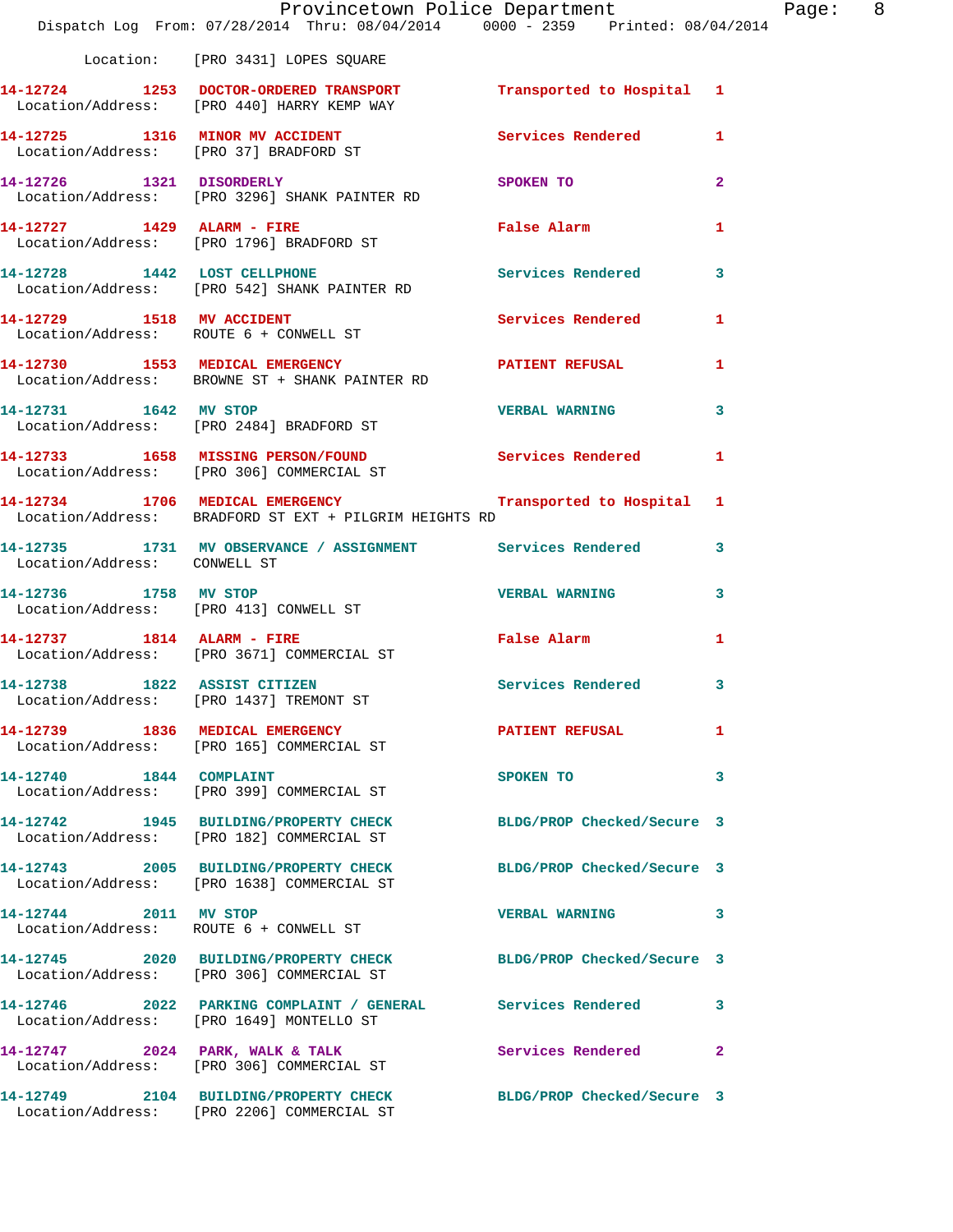|                                    | Dispatch Log From: 07/28/2014 Thru: 08/04/2014 0000 - 2359 Printed: 08/04/2014                                    | Provincetown Police Department Page: 9                                                                         |              |                 |  |
|------------------------------------|-------------------------------------------------------------------------------------------------------------------|----------------------------------------------------------------------------------------------------------------|--------------|-----------------|--|
| 14-12748 2105 MV STOP              | Location/Address: STANDISH ST + BRADFORD ST                                                                       | <b>VERBAL WARNING 3</b>                                                                                        |              |                 |  |
|                                    | 14-12750 2114 BUILDING/PROPERTY CHECK BLDG/PROP Checked/Secure 3<br>Location/Address: [PRO 1646] WINSLOW ST       |                                                                                                                |              |                 |  |
|                                    | 14-12751 2125 NOISE COMPLAINT<br>Location/Address: [PRO 3194] COMMERCIAL ST                                       | SPOKEN TO THE SPOKEN OF THE SPOKEN OF THE SPOKEN OF THE SPOKEN OF THE SPOKEN OF THE SPOKEN OF THE SPOKEN OF TH | 3            |                 |  |
|                                    | 14-12752 2130 SHOPLIFTING<br>Location/Address: [PRO 230] COMMERCIAL ST                                            | Services Rendered 3                                                                                            |              |                 |  |
|                                    | 14-12753 2150 BUILDING/PROPERTY CHECK BLDG/PROP Checked/Secure 3<br>Location/Address: [PRO 3287] ROUTE 6          |                                                                                                                |              |                 |  |
| 14-12754 2159 MV STOP              | Location/Address: [PRO 2226] COMMERCIAL ST                                                                        | VERBAL WARNING 3                                                                                               |              |                 |  |
|                                    | 14-12755 2207 BUILDING/PROPERTY CHECK BLDG/PROP Checked/Secure 3<br>Location/Address: [PRO 519] RACE POINT RD     |                                                                                                                |              |                 |  |
|                                    | 14-12757 2250 COMPLAINT<br>Location/Address: [PRO 269] COMMERCIAL ST                                              | SPOKEN TO                                                                                                      | 3            |                 |  |
|                                    | 14-12758 2326 FOUND PURSE<br>Location: [PRO 3431] LOPES SQUARE                                                    | No Action Required 3                                                                                           |              |                 |  |
| Location/Address: [TRU 1] SHORE RD | 14-12759 2329 ASSIST AGENCY / TPD RESCUE Taken/Referred to Other 3                                                |                                                                                                                |              |                 |  |
|                                    | 14-12760 2349 ALARM - GENERAL<br>Location/Address: [PRO 1778] SHANK PAINTER RD                                    | BLDG/PROP Checked/Secure 1                                                                                     |              |                 |  |
| For Date: $07/31/2014$ - Thursday  |                                                                                                                   |                                                                                                                |              |                 |  |
|                                    | 14-12762 0023 LOBBY TRAFFIC<br>Location/Address: [PRO 542] SHANK PAINTER RD                                       | Services Rendered 2                                                                                            |              | 32 <sub>1</sub> |  |
|                                    | 14-12763 0024 BUILDING/PROPERTY CHECK BLDG/PROP Checked/Secure 3<br>Location/Address: [PRO 1778] SHANK PAINTER RD |                                                                                                                |              |                 |  |
|                                    | 14-12764 0032 MV OBSERVANCE / ASSIGNMENT<br>Location/Address: BRADFORD ST + HOWLAND ST                            | No Action Required                                                                                             | 3            |                 |  |
| 14-12765 0035 MV STOP              | Location/Address: KENDALL LN + BRADFORD ST                                                                        | VERBAL WARNING 3                                                                                               |              |                 |  |
|                                    | 14-12766 0101 PARK, WALK & TALK Services Rendered 2<br>Location: [PRO 3431] LOPES SQUARE                          |                                                                                                                |              |                 |  |
| 14-12768 0201 MV STOP              | Location/Address: BRADFORD ST + RYDER ST                                                                          | <b>VERBAL WARNING</b>                                                                                          | $\mathbf{3}$ |                 |  |
|                                    | 14-12769 0230 COMPLAINT<br>Location/Address: [PRO 2394] GARFIELD ST                                               | SPOKEN TO                                                                                                      | 3            |                 |  |
|                                    | 14-12770 0528 TRAFFIC CONTROL<br>Location: [PRO 3431] LOPES SQUARE                                                | No Action Required 3                                                                                           |              |                 |  |
| Location/Address: [TRU] NILSON RD  | 14-12771 0544 ASSIST AGENCY / TPD ANIMAL No Action Required 3                                                     |                                                                                                                |              |                 |  |
| Location: [TRU] FISHER BEACH       | 14-12772 0613 ASSIST AGENCY / TPD ANIMAL No Action Required 3                                                     |                                                                                                                |              |                 |  |
|                                    | 14-12773 0643 MEDICAL EMERGENCY<br>Location/Address: [PRO 37] BRADFORD ST                                         | Transported to Hospital 1                                                                                      |              |                 |  |
|                                    | 14-12788 0658 LOST WALLET                                                                                         | Services Rendered 3                                                                                            |              |                 |  |

Location/Address: [PRO 542] SHANK PAINTER RD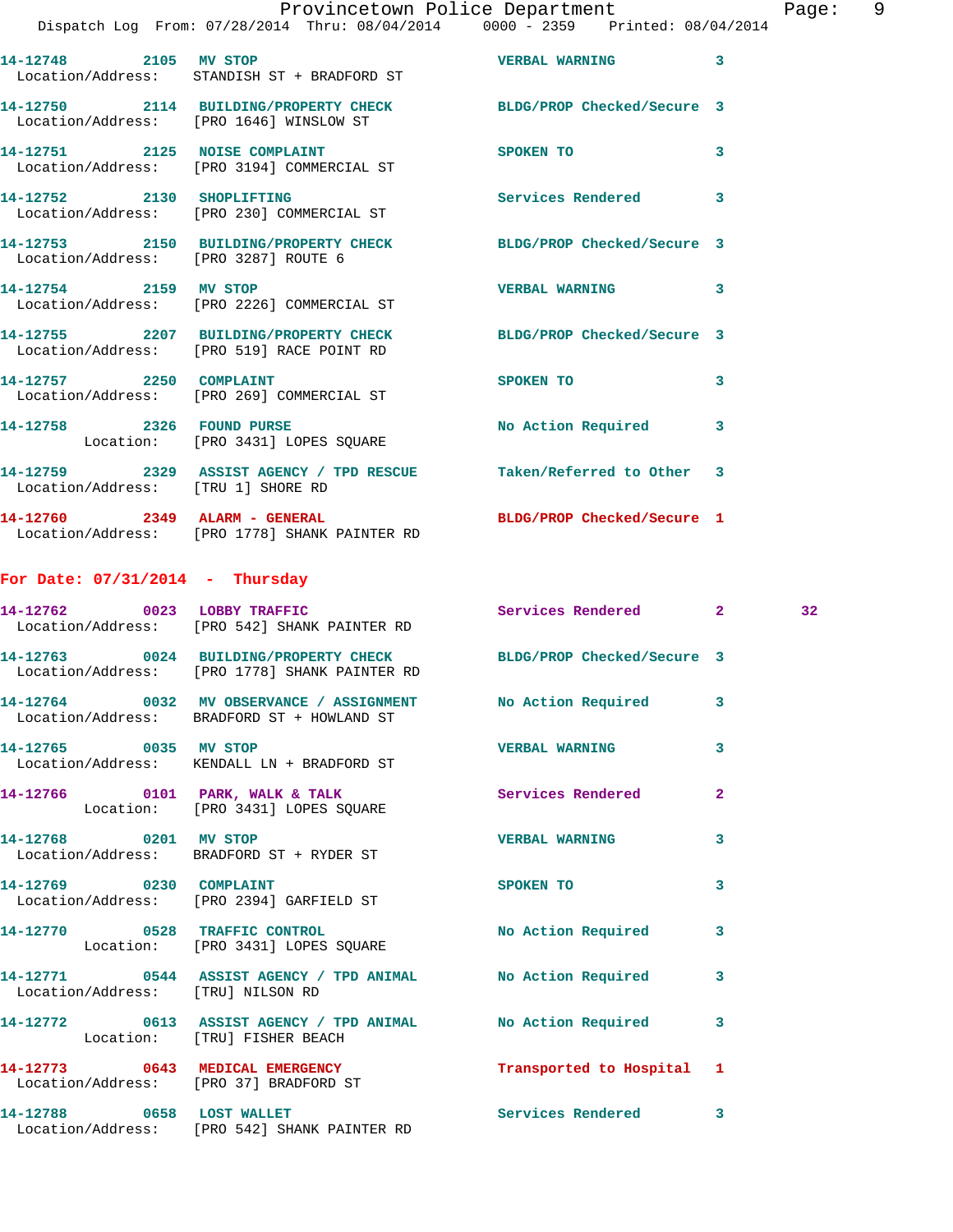**14-12774 0734 MEDICAL EMERGENCY Transported to Hospital 1**  Location/Address: [PRO 3222] ALDEN ST **14-12775 0751 BUILDING/PROPERTY CHECK BLDG/PROP Checked/Secure 3**  Location/Address: [PRO 447] JEROME SMITH RD **14-12776 0822 LARCENY /FORGERY/ FRAUD Services Rendered 2**  Location/Address: [PRO 1621] BRADFORD ST **14-12779 0920 LANDLORD/TENANT SPOKEN TO 2**  Location/Address: [PRO 48] BRADFORD ST **14-12777 0954 ALARM - ELEVATOR Transported to Hospital 1**  Location/Address: [PRO 1892] SHANK PAINTER RD **14-12778 1001 SUSPICIOUS ACTIVITY SPOKEN TO 2**  Location/Address: [PRO 542] SHANK PAINTER RD **14-12780 1034 MV STOP VERBAL WARNING 3**  Location/Address: ATLANTIC AVE **14-12781 1039 ANIMAL CALL/MISSING CAT/FOUND Services Rendered 2**  Location/Address: [PRO 2521] ROUTE 6 **14-12782 1046 MV OBSERVANCE / ASSIGNMENT Services Rendered 3**  Location/Address: BRADFORD ST + HOWLAND ST **14-12783 1049 MV STOP VERBAL WARNING 3**  Location/Address: [PRO 517] PROVINCELANDS RD **14-12784 1102 MV STOP VERBAL WARNING 3**  Location/Address: HARRY KEMP WAY + HOWLAND ST **14-12787 1118 NOISE COMPLAINT Services Rendered 3**  Location/Address: [PRO 1341] COMMERCIAL ST 14-12786 1121 PARK, WALK & TALK **Services Rendered** 2 Location: [PRO 3431] LOPES SQUARE **14-12789 1145 ANIMAL CALL/LOOSE DOG VERBAL WARNING 2**  Location/Address: [PRO 1953] COMMERCIAL ST **14-12790 1154 MV COMPLAINT Services Rendered 2**  Location/Address: [PRO 1909] COMMERCIAL ST **14-12791 1213 MV COMPLAINT GONE ON ARRIVAL 2**  Location/Address: [PRO 526] COMMERCIAL ST **14-12792 1216 MV COMPLAINT GONE ON ARRIVAL 2**  Location/Address: [PRO 526] RYDER ST EXT **14-12793 1236 MEDICAL EMERGENCY/LIFT ASSIST Services Rendered 1**  Location/Address: [PRO 963] KILEY CT **14-12794 1324 VANDALISM Services Rendered 3**  Location/Address: COMMERCIAL ST **14-12795 1345 BUILDING/PROPERTY CHECK BLDG/PROP Checked/Secure 3**  Location/Address: [PRO 2898] JEROME SMITH RD **14-12796 1350 911 GENERAL/ABANDONED CALL Services Rendered 1**  Location/Address: [PRO 440] HARRY KEMP WAY **14-12797 1359 SHOPLIFTING Services Rendered 3**  Location/Address: [PRO 230] COMMERCIAL ST **14-12798 1404 ASSIST AGENCY / MUTUAL AID Services Rendered 3**  Location/Address: [PRO 3259] MACMILLAN WHARF **14-12799 1418 MV COMPLAINT Services Rendered 2**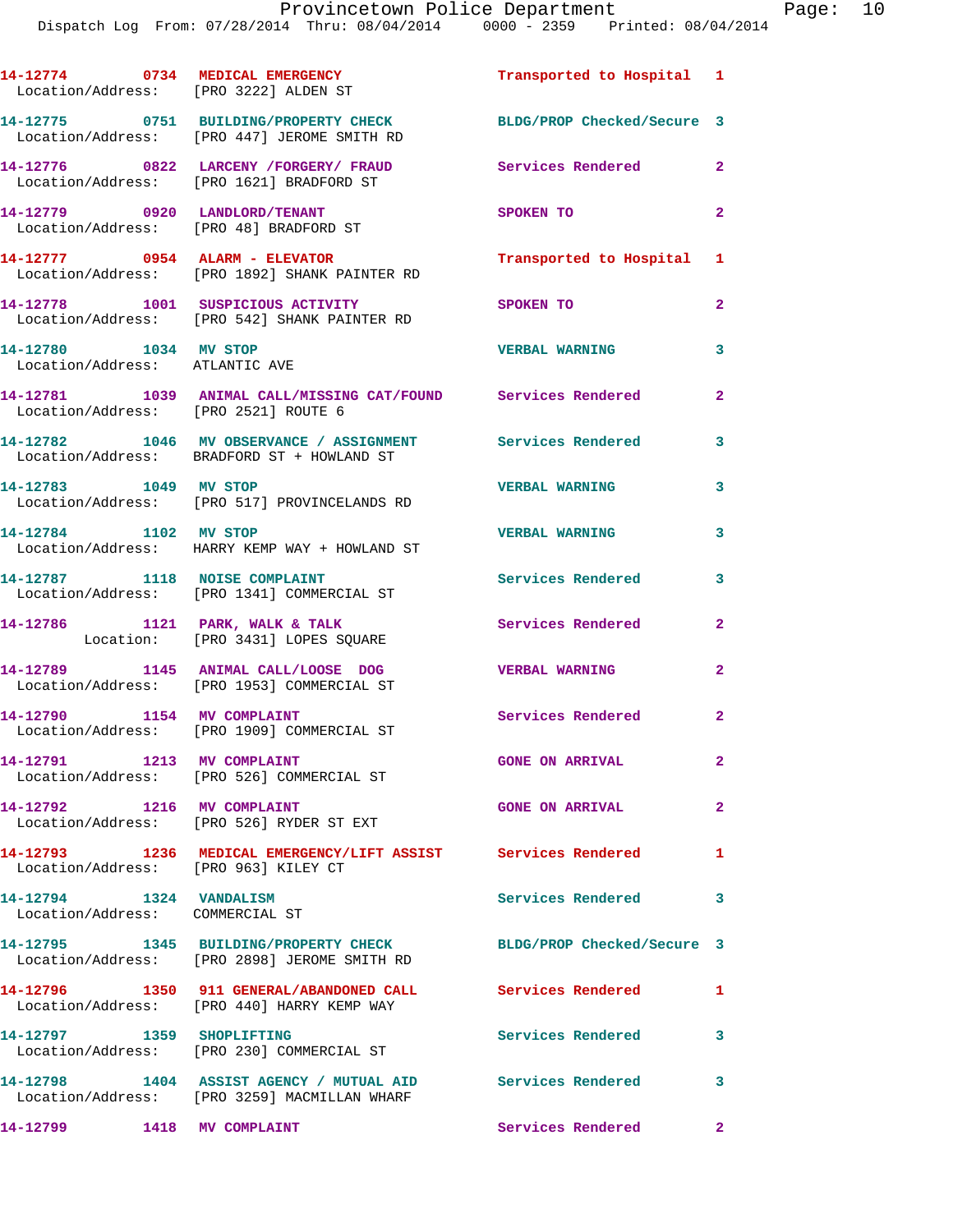|                                                                  | Dispatch Log From: 07/28/2014 Thru: 08/04/2014 0000 - 2359 Printed: 08/04/2014                                | Provincetown Police Department Page: 11 |              |  |
|------------------------------------------------------------------|---------------------------------------------------------------------------------------------------------------|-----------------------------------------|--------------|--|
|                                                                  | Location/Address: [PRO 602] STANDISH ST                                                                       |                                         |              |  |
| 14-12800 1435 LOST PURSE                                         | Location/Address: [PRO 3222] ALDEN ST                                                                         | Services Rendered 3                     |              |  |
|                                                                  | 14-12801 1537 MV ACCIDENT<br>Location/Address: [PRO 526] RYDER ST EXT                                         | <b>Services Rendered</b>                | $\mathbf{1}$ |  |
|                                                                  | 14-12803 1557 PARKING COMPLAINT / GENERAL Services Rendered 3<br>Location/Address: [PRO 2500] COMMERCIAL ST   |                                         |              |  |
|                                                                  | 14-12804 1619 LOST PURSE<br>Location/Address: [PRO 105] COMMERCIAL ST                                         | <b>Services Rendered</b>                | $\mathbf{3}$ |  |
| Location/Address: HOWLAND ST                                     | 14-12805 1629 MV OBSERVANCE / ASSIGNMENT Services Rendered 3                                                  |                                         |              |  |
| Location/Address: CONWELL ST                                     | 14-12806 1646 MV OBSERVANCE / ASSIGNMENT Services Rendered                                                    |                                         | $\mathbf{3}$ |  |
| 14-12807 1701 MV STOP<br>Location/Address: HARRY KEMP WAY        |                                                                                                               | VERBAL WARNING 3                        |              |  |
| 14-12808 1703 LOST WALLET<br>Location/Address: [PRO 521] ROUTE 6 |                                                                                                               | Services Rendered 3                     |              |  |
| 14-12809 1817 COMPLAINT                                          | Location/Address: [PRO 2543] MACMILLAN WHARF                                                                  | Services Rendered 3                     |              |  |
|                                                                  | 14-12812 2014 BUILDING/PROPERTY CHECK BLDG/PROP Checked/Secure 3<br>Location/Address: [PRO 175] COMMERCIAL ST |                                         |              |  |
|                                                                  | 14-12813 2056 BUILDING/PROPERTY CHECK<br>Location/Address: [PRO 1638] COMMERCIAL ST                           | BLDG/PROP Checked/Secure 3              |              |  |
|                                                                  | 14-12814 2113 MV STOP<br>Location/Address: [PRO 542] SHANK PAINTER RD                                         | VERBAL WARNING 3                        |              |  |
| 14-12815 2118 MV STOP                                            | Location/Address: CENTER ST + COMMERCIAL ST                                                                   | VERBAL WARNING 3                        |              |  |
| Location/Address: [PRO 3287] ROUTE 6                             | 14-12816 2123 BUILDING/PROPERTY CHECK BLDG/PROP Checked/Secure 3                                              |                                         |              |  |
| 14-12817 2134 MV STOP                                            | Location/Address: BRADFORD ST + PEARL ST                                                                      | VERBAL WARNING 3                        |              |  |
|                                                                  | 14-12818 2138 BUILDING/PROPERTY CHECK<br>Location/Address: [PRO 440] HARRY KEMP WAY                           | BLDG/PROP Checked/Secure 3              |              |  |
| 14-12820 2209 MV STOP                                            | Location/Address: ROUTE 6 + CONWELL ST                                                                        | <b>VERBAL WARNING</b>                   | -3           |  |
| Location/Address: WEST VINE ST                                   | 14-12821 2219 FOUND NISSAN KEY                                                                                | <b>Services Rendered</b>                | $\mathbf{3}$ |  |
|                                                                  | 14-12822 2324 BUILDING/PROPERTY CHECK<br>Location/Address: [PRO 3430] COMMERCIAL ST                           | Services Rendered                       | 3            |  |
|                                                                  | 14-12823 2351 BUILDING/PROPERTY CHECK<br>Location/Address: [PRO 2500] COMMERCIAL ST                           | BLDG/PROP Checked/Secure 3              |              |  |
|                                                                  | 14-12824 2355 BUILDING/PROPERTY CHECK<br>Location/Address: [PRO 3256] COMMERCIAL ST                           | BLDG/PROP Checked/Secure 3              |              |  |
|                                                                  | 14-12825 2358 BUILDING/PROPERTY CHECK<br>Location/Address: [PRO 530] SHANK PAINTER RD                         | BLDG/PROP Checked/Secure 3              |              |  |

**For Date: 08/01/2014 - Friday**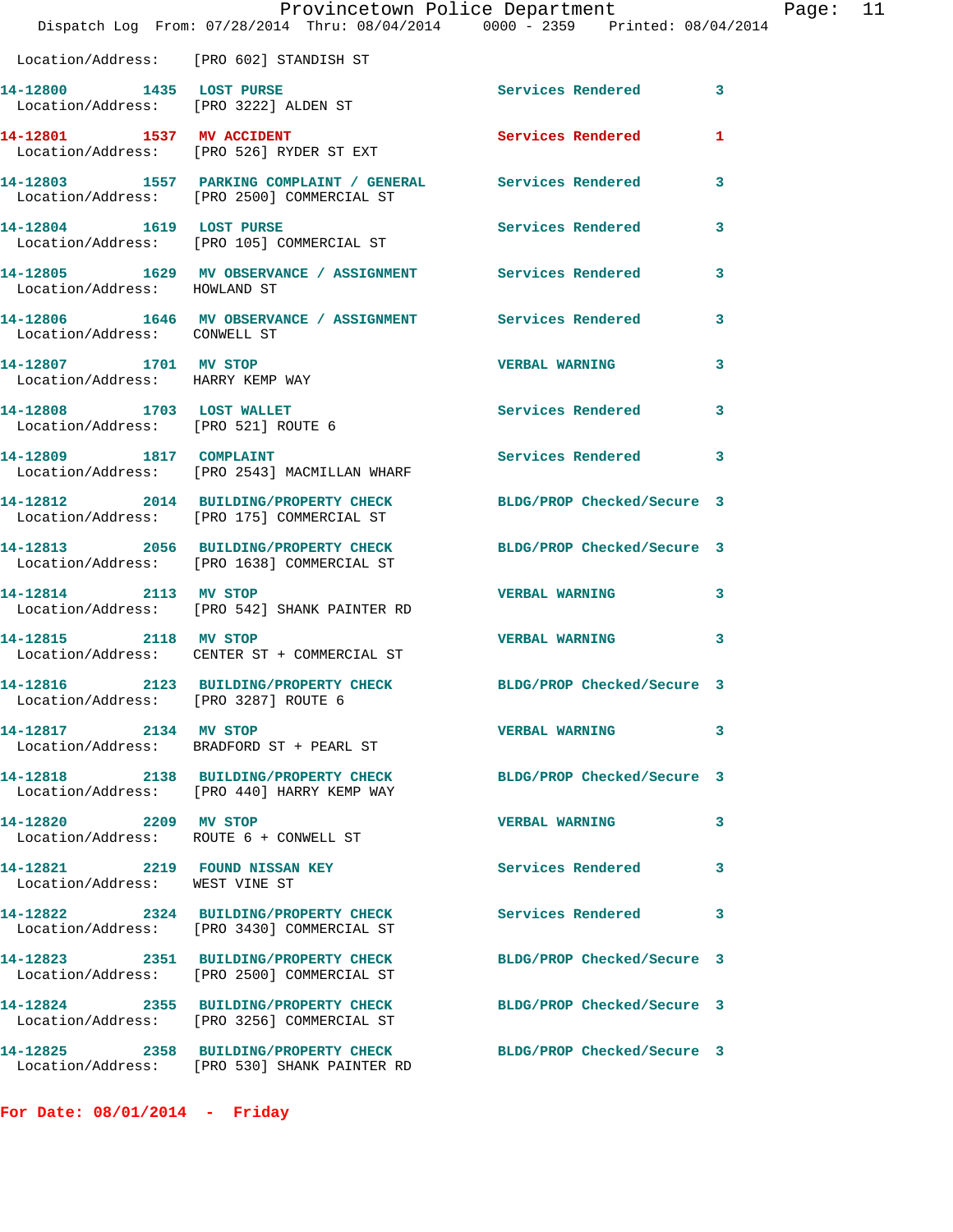|                                       | Dispatch Log From: 07/28/2014 Thru: 08/04/2014 0000 - 2359 Printed: 08/04/2014                                 | Provincetown Police Department Page: 12 |              |    |  |
|---------------------------------------|----------------------------------------------------------------------------------------------------------------|-----------------------------------------|--------------|----|--|
|                                       | 14-12826 0001 LOBBY TRAFFIC Services Rendered 2<br>Location/Address: [PRO 542] SHANK PAINTER RD                |                                         |              | 29 |  |
|                                       | 14-12827 0002 BUILDING/PROPERTY CHECK BLDG/PROP Checked/Secure 3<br>Location/Address: [PRO 3442] COMMERCIAL ST |                                         |              |    |  |
|                                       | 14-12829 0011 BUILDING/PROPERTY CHECK Services Rendered 3<br>Location/Address: [PRO 2206] COMMERCIAL ST        |                                         |              |    |  |
|                                       | 14-12828 0014 BUILDING/PROPERTY CHECK BLDG/PROP Checked/Secure 3<br>Location/Address: [PRO 2539] RYDER ST EXT  |                                         |              |    |  |
|                                       | 14-12830 0017 BUILDING/PROPERTY CHECK<br>Location/Address: [PRO 306] COMMERCIAL ST                             | BLDG/PROP Checked/Secure 3              |              |    |  |
|                                       | 14-12831 0026 BUILDING/PROPERTY CHECK BLDG/PROP Checked/Secure 3<br>Location/Address: [PRO 440] HARRY KEMP WAY |                                         |              |    |  |
|                                       | 14-12832 0034 BUILDING/PROPERTY CHECK BLDG/PROP Checked/Secure 3<br>Location/Address: [PRO 182] COMMERCIAL ST  |                                         |              |    |  |
|                                       | 14-12835 0243 ASSIST CITIZEN<br>Location/Address: [PRO 3443] COMMERCIAL ST                                     | No Action Required 3                    |              |    |  |
| Location/Address: [TRU 1] SHORE RD    | 14-12836 0312 ASSIST AGENCY / TRURO PD                                                                         | Taken/Referred to Other 3               |              |    |  |
| Location: THE PATIO                   | 14-12837 0338 BUILDING/PROPERTY CHECK BLDG/PROP Checked/Secure 3                                               |                                         |              |    |  |
|                                       | 14-12838 0340 ASSIST CITIZEN<br>Location/Address: [PRO 248] COMMERCIAL ST                                      | Services Rendered 3                     |              |    |  |
|                                       | 14-12839 0542 MEDICAL EMERGENCY<br>Location/Address: [PRO 2144] CONWELL ST                                     | <b>Services Rendered</b>                | 1            |    |  |
|                                       | 14-12840 0601 FLIGHT COVERAGE<br>Location/Address: [PRO 516] RACE POINT RD                                     | Services Rendered 2                     |              |    |  |
| Location/Address: [PRO 512] PRINCE ST | 14-12841 0623 BUILDING/PROPERTY CHECK BLDG/PROP Checked/Secure 3                                               |                                         |              |    |  |
| 14-12842 0722 MV COMPLAINT            | Location/Address: [PRO 125] COMMERCIAL ST                                                                      | GONE ON ARRIVAL 2                       |              |    |  |
|                                       | 14-12843 0757 BUILDING/PROPERTY CHECK BLDG/PROP Checked/Secure 3<br>Location/Address: [PRO 1638] COMMERCIAL ST |                                         |              |    |  |
| Location/Address: [PRO 3287] ROUTE 6  | 14-12844 0820 ANIMAL CALL/DOG PARK                                                                             | Services Rendered                       | $\mathbf{2}$ |    |  |
|                                       | 14-12846 0851 PARK, WALK & TALK<br>Location/Address: [PRO 105] COMMERCIAL ST                                   | Services Rendered                       | $\mathbf{2}$ |    |  |
|                                       | 14-12848 0900 ALARM - GENERAL<br>Location/Address: [PRO 1796] BRADFORD ST                                      | Services Rendered                       | 1            |    |  |
|                                       | 14-12847 0905 LOST WALLET<br>Location/Address: [PRO 542] SHANK PAINTER RD                                      | Services Rendered                       | 3            |    |  |
|                                       | 14-12849 0918 CROWDS/ESCORT<br>Location/Address: [PRO 1645] HARRY KEMP WAY                                     | Services Rendered 2                     |              |    |  |
|                                       | 14-12850 0920 SUSPICIOUS ACTIVITY Services Rendered<br>Location/Address: [PRO 2142] COMMERCIAL ST              |                                         | $\mathbf{2}$ |    |  |
|                                       | 14-12851 0939 ANIMAL CALL/CITATION Citation/Warning Issued 2<br>Location/Address: [PRO 542] SHANK PAINTER RD   |                                         |              |    |  |
|                                       | 14-12852 0946 LOST BAG W/ BRACELET                                                                             | Services Rendered 3                     |              |    |  |

Location/Address: [PRO 542] SHANK PAINTER RD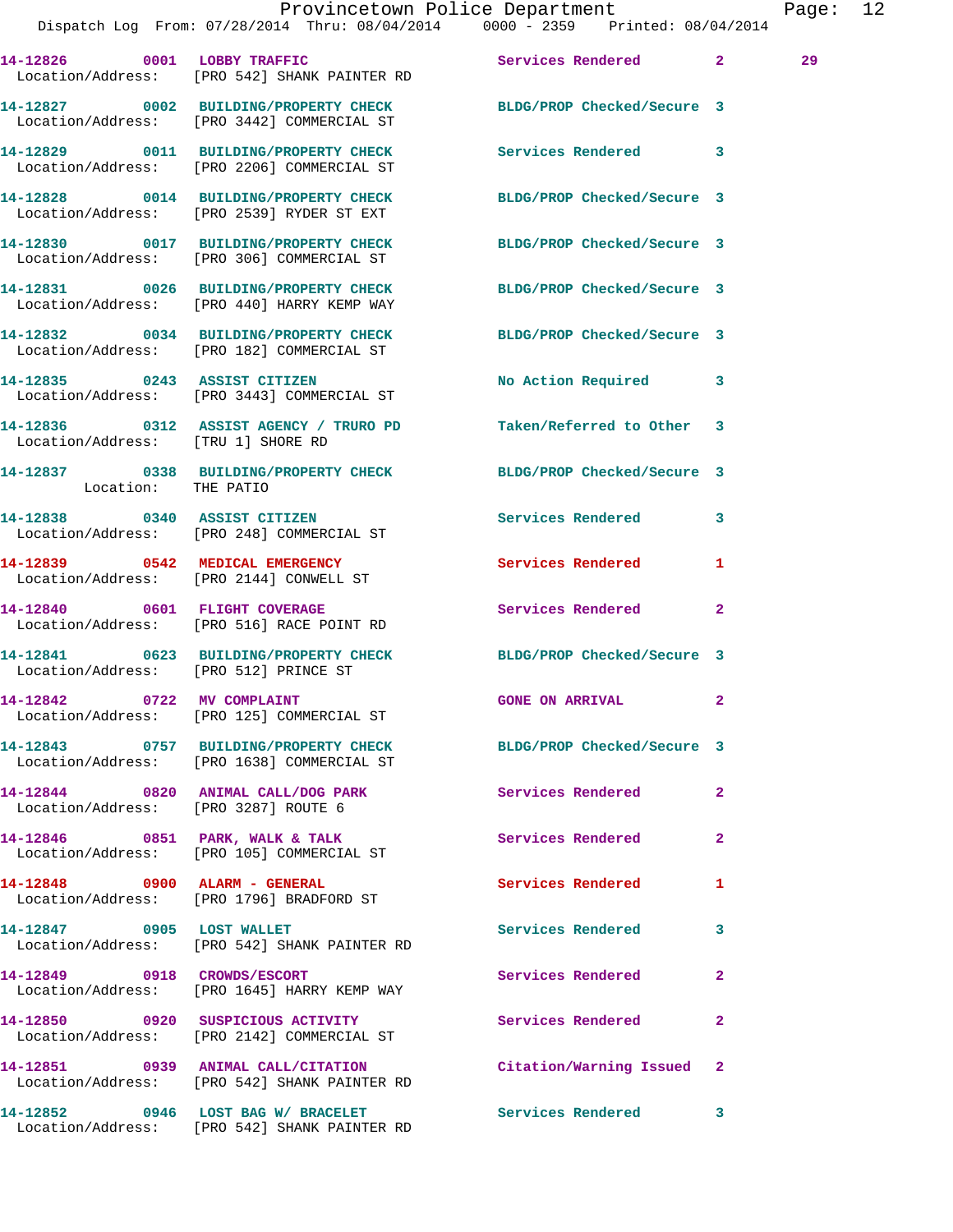Dispatch Log From: 07/28/2014 Thru: 08/04/2014 0000 - 2359 Printed: 08/04/2014

| 14-12853 0958 LOST WALLET                                          | Location/Address: [PRO 542] SHANK PAINTER RD                                                              | <b>Services Rendered</b>   | $\overline{\phantom{a}}$ 3 |
|--------------------------------------------------------------------|-----------------------------------------------------------------------------------------------------------|----------------------------|----------------------------|
| 14-12854 1007 MV STOP<br>Location/Address: COMMERCIAL ST           |                                                                                                           | <b>VERBAL WARNING</b>      | 3                          |
| Location/Address: [EAS 542] ROUTE 6                                | 14-12855 1026 FOUND DRIVER'S LICENSE                                                                      | Services Rendered          | $\overline{\mathbf{3}}$    |
|                                                                    | 14-12856 1032 ASSIST CITIZEN<br>Location/Address: [PRO 1437] TREMONT ST                                   | <b>Services Rendered</b>   | 3                          |
|                                                                    | 14-12858 1103 BUILDING/PROPERTY CHECK<br>Location/Address: [PRO 519] RACE POINT RD                        | BLDG/PROP Checked/Secure 3 |                            |
| 14-12859 1113 SERVICE CALL<br>Location/Address: [PRO 2521] ROUTE 6 |                                                                                                           | Services Rendered 3        |                            |
|                                                                    | 14-12860 1117 BUILDING/PROPERTY CHECK<br>Location/Address: [PRO 2500] COMMERCIAL ST                       | BLDG/PROP Checked/Secure 3 |                            |
|                                                                    | 14-12862 1140 PARK, WALK & TALK<br>Location/Address: [PRO 537] SHANK PAINTER RD                           | Services Rendered 2        |                            |
| 14-12863 1229 MV COMPLAINT                                         | Location/Address: [PRO 542] SHANK PAINTER RD                                                              | Citation/Warning Issued 2  |                            |
| 14-12864 1231 MV ACCIDENT<br>Location/Address: RYDER ST EXT        |                                                                                                           | Services Rendered 1        |                            |
|                                                                    | 14-12865 1351 BUILDING/PROPERTY CHECK<br>Location/Address: [PRO 519] RACE POINT RD                        | BLDG/PROP Checked/Secure 3 |                            |
| 14-12866 1352 THREATS                                              | Location/Address: [PRO 1803] SHANK PAINTER RD                                                             | Services Rendered          | $\mathbf{2}$               |
| 14-12867 1405 SHOPLIFTING                                          | Location/Address: [PRO 274] COMMERCIAL ST                                                                 | Services Rendered          | $\mathbf{3}$               |
| Location/Address: [PRO 3287] ROUTE 6                               | 14-12868 1432 BUILDING/PROPERTY CHECK                                                                     | BLDG/PROP Checked/Secure 3 |                            |
|                                                                    | 14-12869 1450 COMPLAINT/GAS AROMA<br>Location/Address: [PRO 2826] COMMERCIAL ST                           | <b>Services Rendered</b> 3 |                            |
| 14-12870 1452 HAZARDS<br>Location/Address: ROUTE 6 + SNAIL RD      |                                                                                                           | Services Rendered          | $\mathbf{2}$               |
| 14-12871 1505 MV DISABLED                                          | Location/Address: ROUTE 6 + RACE POINT RD                                                                 | Services Rendered          | $\mathbf{2}$               |
| 14-12872 1507 PARADE                                               | Location/Address: [PRO 2577] BRADFORD ST                                                                  | Services Rendered          | $\mathbf{2}$               |
| 14-12873 1521 HARASSMENT<br>Location/Address: COMMERCIAL ST        |                                                                                                           | Services Rendered          | $\mathbf{2}$               |
| 14-12874 1557 RENTAL SCAM                                          | Location/Address: [PRO 3010] COMMERCIAL ST                                                                | Services Rendered          | $\overline{2}$             |
| 14-12875 1600 MV ACCIDENT                                          | Location/Address: [PRO 357] COMMERCIAL ST                                                                 | <b>Services Rendered</b>   | 1                          |
| 14-12876 1620 MEDICAL EMERGENCY                                    | Location/Address: [PRO 1002] MONTELLO ST                                                                  | Transported to Hospital 1  |                            |
|                                                                    | 14-12877 1718 PARKING COMPLAINT / GENERAL Services Rendered<br>Location/Address: [PRO 2500] COMMERCIAL ST |                            | $\mathbf{3}$               |
| 14-12878 1756 LOST WALLET                                          |                                                                                                           | Services Rendered 3        |                            |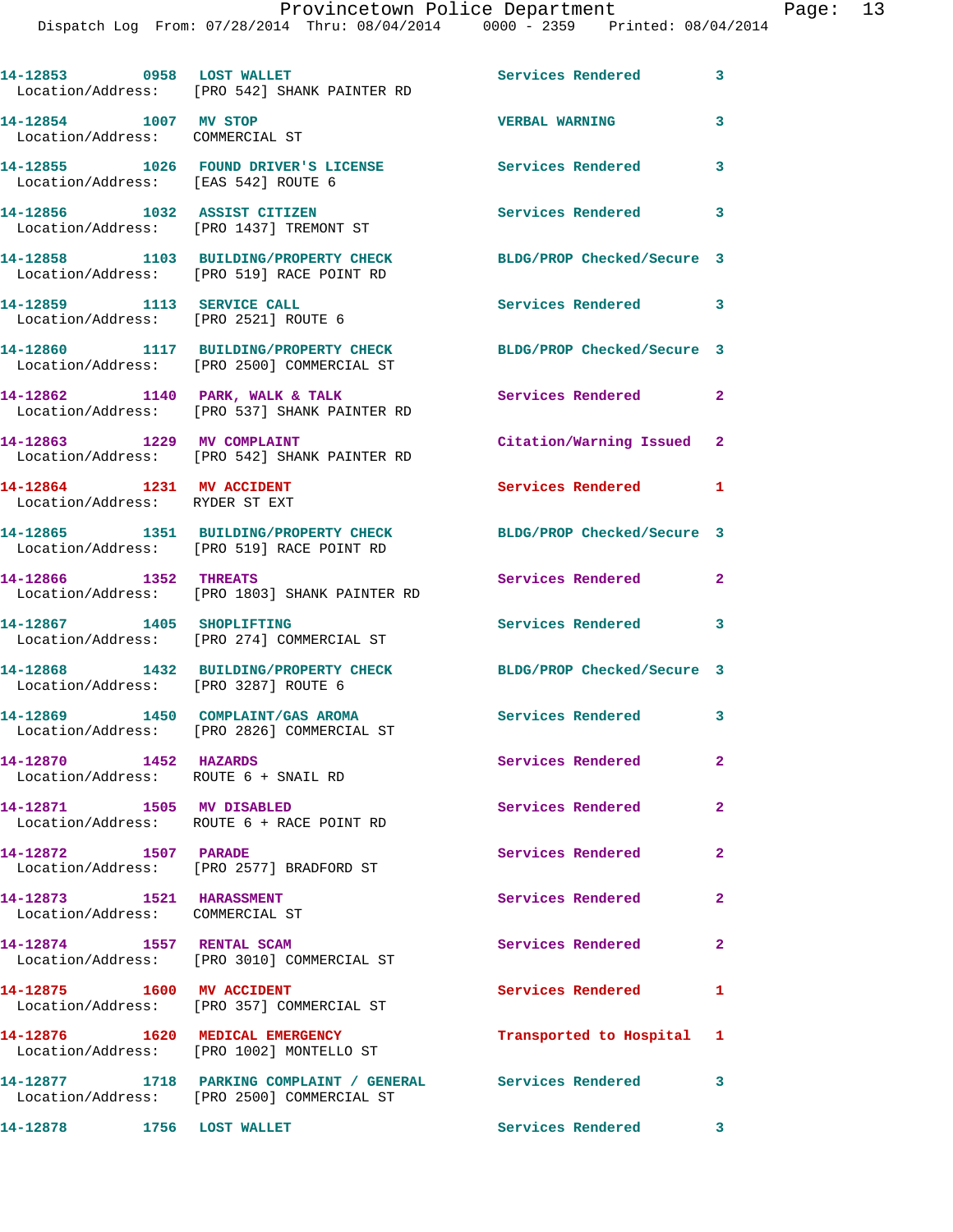|                             | Dispatch Log From: 07/28/2014 Thru: 08/04/2014 0000 - 2359 Printed: 08/04/2014                                                         | Provincetown Police Department | Page: 14       |
|-----------------------------|----------------------------------------------------------------------------------------------------------------------------------------|--------------------------------|----------------|
|                             | Location/Address: [PRO 542] SHANK PAINTER RD                                                                                           |                                |                |
|                             | 14-12879 1808 LARCENY / FORGERY / FRAUD SPOKEN TO<br>Location/Address: [PRO 542] SHANK PAINTER RD                                      |                                | $\overline{2}$ |
|                             | 14-12880 1816 ASSIST CITIZEN<br>Location/Address: [PRO 542] SHANK PAINTER RD                                                           | <b>Services Rendered</b>       | 3              |
|                             | 14-12882 1820 ASSIST AGENCY / MUTUAL AID Services Rendered 3<br>Location: [PRO 3431] LOPES SQUARE                                      |                                |                |
|                             | 14-12881 1827 NOISE COMPLAINT<br>Location/Address: [PRO 2038] CENTER ST                                                                | SPOKEN TO                      | 3              |
|                             | 14-12883 1938 PIZZA FRAUD<br>Location/Address: [PRO 221] COMMERCIAL ST                                                                 | Services Rendered              | $\mathbf{2}$   |
|                             | 14-12885 1946 LOOSE DOG/RETURNED<br>Location/Address: [PRO 72] PROVINCELANDS RD                                                        | Services Rendered 2            |                |
|                             | 14-12886 1948 MEDICAL EMERGENCY<br>Location/Address: [PRO 1191] HOLWAY AVE                                                             | PATIENT REFUSAL                | 1              |
|                             | 14-12887 1953 COMPLAINT<br>Location/Address: [PRO 178] COMMERCIAL ST                                                                   | GONE ON ARRIVAL 3              |                |
|                             | 14-12888 1956 PARK, WALK & TALK<br>Location/Address: [PRO 175] COMMERCIAL ST                                                           | Services Rendered              | $\mathbf{2}$   |
|                             | 14-12891 2014 BUILDING/PROPERTY CHECK BLDG/PROP Checked/Secure 3<br>Location/Address: [PRO 175] COMMERCIAL ST                          |                                |                |
|                             | 14-12892 2022 BUILDING/PROPERTY CHECK BLDG/PROP Checked/Secure 3<br>Location/Address: [PRO 3292] COMMERCIAL ST                         |                                |                |
| 14-12893 2042 SERVE SUMMONS | Location/Address: [PRO 105] COMMERCIAL ST                                                                                              | Services Rendered 3            |                |
|                             | 14-12894 2047 BUILDING/PROPERTY CHECK BLDG/PROP Checked/Secure 3<br>Location/Address: [PRO 1638] COMMERCIAL ST                         |                                |                |
|                             | 14-12895 2107 MEDICAL EMERGENCY PATIENT REFUSAL 1<br>Location/Address: SHANK PAINTER RD + BRADFORD ST<br>Refer To Accident: $14-43-AC$ |                                |                |
|                             | 14-12896 2152 LOST WALLET<br>Location/Address: [PRO 542] SHANK PAINTER RD                                                              | Services Rendered              | 3              |
|                             | 14-12899 2227 BOAT/HARBORMASTER<br>Location/Address: [PRO 1202] COMMERCIAL ST                                                          | Services Rendered              | $\mathbf{2}$   |
|                             | 14-12900 2237 BUILDING/PROPERTY CHECK BLDG/PROP Checked/Secure 3<br>Location/Address: [PRO 3256] COMMERCIAL ST                         |                                |                |
|                             | 14-12901 2310 BUILDING/PROPERTY CHECK<br>Location/Address: [PRO 3259] MACMILLAN WHARF                                                  | BLDG/PROP Checked/Secure 3     |                |
|                             | 14-12902 2318 BUILDING/PROPERTY CHECK<br>Location/Address: [PRO 175] COMMERCIAL ST                                                     | BLDG/PROP Checked/Secure 3     |                |
|                             | 14-12903 2325 MV OBSERVANCE / ASSIGNMENT Services Rendered 3<br>Location/Address: BRADFORD ST + HOWLAND ST                             |                                |                |
|                             | 14-12904 2328 BUILDING/PROPERTY CHECK<br>Location/Address: [PRO 306] COMMERCIAL ST                                                     | BLDG/PROP Checked/Secure 3     |                |
| 14-12905 2344 MV STOP       | Location/Address: [PRO 57] BRADFORD ST                                                                                                 | <b>VERBAL WARNING</b>          | 3              |
|                             | 14-12906 2356 BUILDING/PROPERTY CHECK BLDG/PROP Checked/Secure 3<br>Location/Address: [PRO 3256] COMMERCIAL ST                         |                                |                |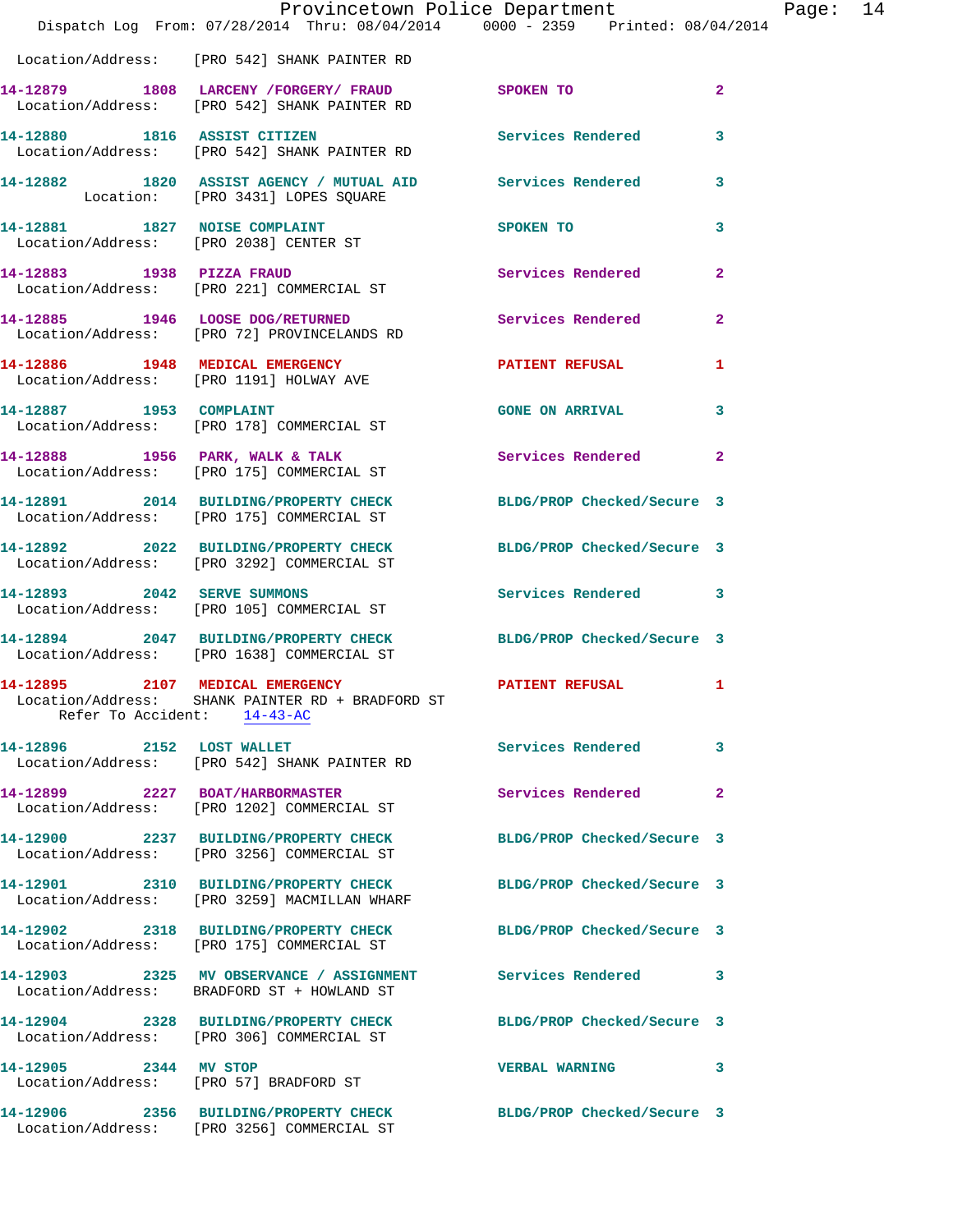|                                   | 14-12907 2359 BUILDING/PROPERTY CHECK BLDG/PROP Checked/Secure 3<br>Location/Address: [PRO 519] RACE POINT RD |                            |                |   |
|-----------------------------------|---------------------------------------------------------------------------------------------------------------|----------------------------|----------------|---|
| Location/Address: COMMERCIAL ST   | 14-12908 2359 PARK, WALK & TALK                                                                               | Services Rendered          | $\overline{2}$ |   |
| For Date: $08/02/2014$ - Saturday |                                                                                                               |                            |                |   |
| 14-12909 0001 COMPLAINT           | Location/Address: [PRO 210] COMMERCIAL ST                                                                     | Services Rendered          | 3              |   |
|                                   | 14-12910 0008 BAR CHECK<br>Location/Address: [PRO 399] COMMERCIAL ST                                          | Services Rendered          | $\mathbf{2}$   |   |
| 14-12911 0010 BAR CHECK           | Location/Address: [PRO 2737] COMMERCIAL ST                                                                    | Services Rendered          | $\overline{a}$ |   |
|                                   | 14-12912 0014 MEDICAL EMERGENCY<br>Location/Address: [PRO 208] COMMERCIAL ST                                  | Transported to Hospital 1  |                |   |
|                                   | 14-12913 0017 BUILDING/PROPERTY CHECK<br>Location/Address: [PRO 383] COMMERCIAL ST                            | BLDG/PROP Checked/Secure 3 |                |   |
|                                   | 14-12914 0019 ASSIST CITIZEN<br>Location/Address: [PRO 2490] PROVINCELANDS RD                                 | <b>Services Rendered</b>   | 3              |   |
| 14-12915 0027 BAR CHECK           | Location/Address: [PRO 3443] COMMERCIAL ST                                                                    | Services Rendered          | $\mathbf{2}$   |   |
|                                   | 14-12916 0044 BAR CHECK<br>Location/Address: [PRO 3236] COMMERCIAL ST                                         | Services Rendered          | $\overline{2}$ |   |
|                                   | 14-12917 0044 BUILDING/PROPERTY CHECK<br>Location/Address: [PRO 447] JEROME SMITH RD                          | BLDG/PROP Checked/Secure 3 |                |   |
|                                   | 14-12918 0104 PARK, WALK & TALK<br>Location: CENTER WEST ROAM                                                 | Services Rendered          | $\mathbf{2}$   |   |
|                                   | 14-12919 0105 BY-LAW VIOLATION<br>Location/Address: [PRO 105] COMMERCIAL ST                                   | <b>VERBAL WARNING</b>      | $\mathbf{2}$   |   |
|                                   | 14-12920 0112 NOISE COMPLAINT<br>Location/Address: UPPER MILLER HILL RD                                       | SPOKEN TO                  | 3              |   |
|                                   | 14-12921 0135 NOISE COMPLAINT<br>Location/Address: [PRO 149] COMMERCIAL ST                                    | SPOKEN TO                  | 3              |   |
|                                   | 14-12923 0158 FOUND CABLE MASTER LOCK<br>Location/Address: [PRO 542] SHANK PAINTER RD                         | <b>Services Rendered</b>   | 3              |   |
|                                   | 14-12924 0212 BUILDING/PROPERTY CHECK<br>Location/Address: [PRO 182] COMMERCIAL ST                            | BLDG/PROP Checked/Secure 3 |                |   |
|                                   | 14-12925 0226 BUILDING/PROPERTY CHECK<br>Location/Address: [PRO 1778] SHANK PAINTER RD                        | BLDG/PROP Checked/Secure 3 |                |   |
|                                   | 14-12927 0520 MV OBSERVANCE / ASSIGNMENT Services Rendered<br>Location/Address: [PRO 2518] ROUTE 6            |                            | 3              |   |
| 14-12928 0610 LOBBY TRAFFIC       | Location/Address: [PRO 542] SHANK PAINTER RD                                                                  | Services Rendered          | $\mathbf{2}$   | 1 |
|                                   | 14-12929 0616 BUILDING/PROPERTY CHECK<br>Location/Address: [PRO 530] SHANK PAINTER RD                         | BLDG/PROP Checked/Secure 3 |                |   |
|                                   | 14-12930 0756 BUILDING/PROPERTY CHECK                                                                         | BLDG/PROP Checked/Secure 3 |                |   |
|                                   | Location/Address: [PRO 396] COMMERCIAL ST<br>14-12931 0803 BUILDING/PROPERTY CHECK BLDG/PROP Checked/Secure 3 |                            |                |   |
|                                   |                                                                                                               |                            |                |   |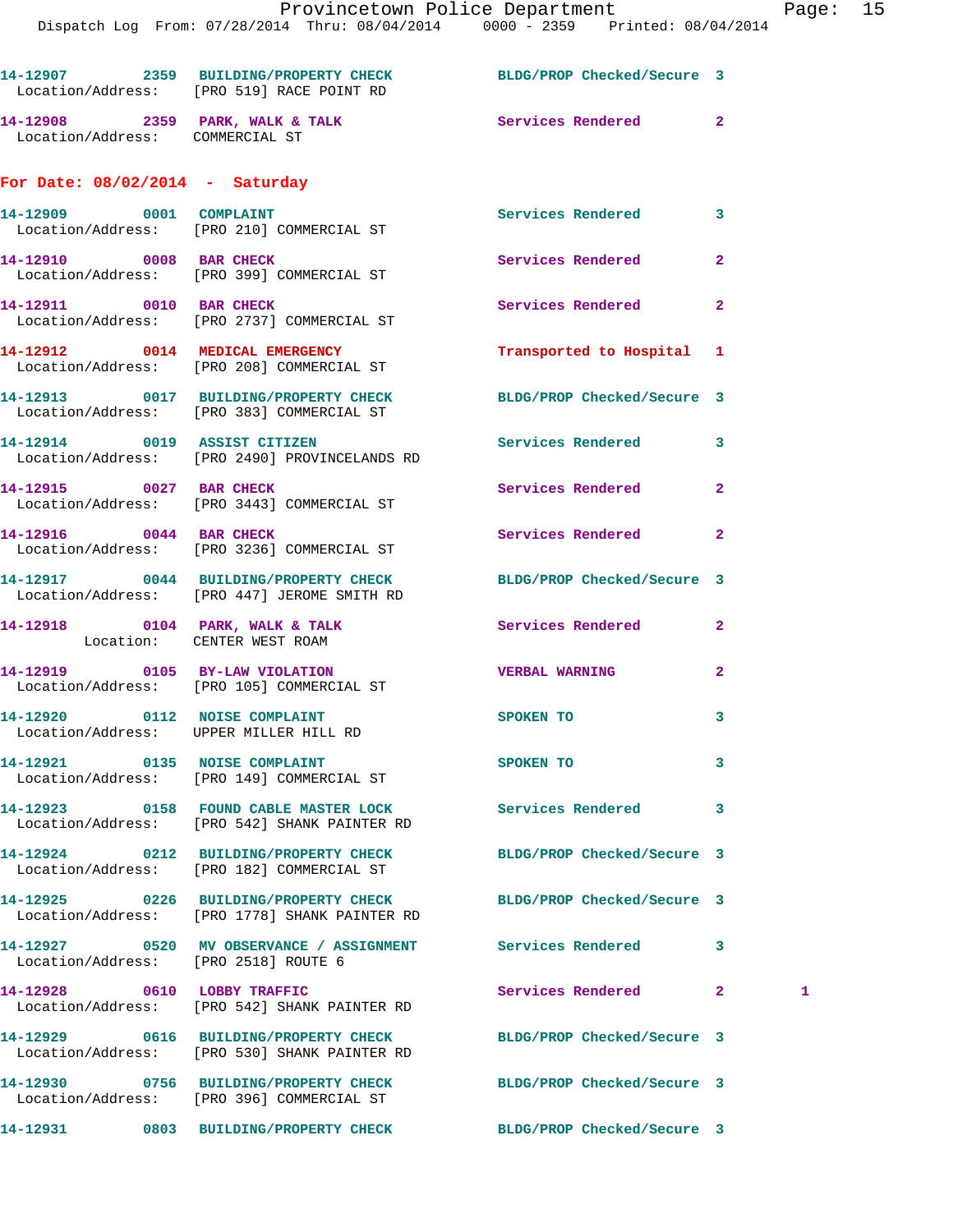|                                      | Dispatch Log From: 07/28/2014 Thru: 08/04/2014 0000 - 2359 Printed: 08/04/2014                                | Provincetown Police Department |              | Page: 16     |  |
|--------------------------------------|---------------------------------------------------------------------------------------------------------------|--------------------------------|--------------|--------------|--|
|                                      | Location/Address: [PRO 2206] COMMERCIAL ST                                                                    |                                |              |              |  |
|                                      | 14-12932 0829 FOUND CELLPHONE/RETURNED Services Rendered 3<br>Location/Address: [PRO 542] SHANK PAINTER RD    |                                |              | $\mathbf{1}$ |  |
|                                      | 14-12934 0940 ABDOMINAL/TRANSPORT<br>Location/Address: [PRO 1606] WEBSTER PL                                  | Transported to Hospital 1      |              |              |  |
|                                      | 14-12935 0947 BUILDING/PROPERTY CHECK BLDG/PROP Checked/Secure 3<br>Location/Address: [PRO 519] RACE POINT RD |                                |              |              |  |
|                                      | 14-12937 0954 MEDICAL EMERGENCY<br>Location/Address: [PRO 542] SHANK PAINTER RD                               | Taken/Referred to Other 1      |              |              |  |
|                                      | 14-12936 1006 MV OBSERVANCE / ASSIGNMENT Services Rendered 3<br>Location/Address: PEARL ST + BREWSTER ST      |                                |              |              |  |
|                                      | 14-12938 1043 PARK, WALK & TALK<br>Location/Address: [PRO 105] COMMERCIAL ST                                  | Services Rendered              | $\mathbf{2}$ |              |  |
| Location/Address: [PRO 2521] ROUTE 6 | 14-12940 1155 MV OBSERVANCE / ASSIGNMENT Services Rendered                                                    |                                | $\mathbf{3}$ |              |  |
|                                      | 14-12941 1209 KEEP THE PEACE<br>Location/Address: [PRO 3966] SHANK PAINTER RD                                 | Services Rendered 2            |              |              |  |
|                                      | 14-12942 1210 ABANDONED BIKE<br>Location/Address: [PRO 3078] ALDEN ST                                         | Taken/Referred to Other 2      |              |              |  |
|                                      | 14-12943 1213 MEDICAL EMERGENCY<br>Location/Address: [PRO 3296] SHANK PAINTER RD                              | Transported to Hospital 1      |              |              |  |
| 14-12944 1235 HAZARDS                | Location/Address: [PRO 3348] WEST VINE ST                                                                     | Services Rendered              | $\mathbf{2}$ |              |  |
|                                      | 14-12945 1322 PARKED MV COMPLAINT Services Rendered 2<br>Location/Address: [PRO 3855] CONANT ST               |                                |              |              |  |
| Location/Address: [PRO 2521] ROUTE 6 | 14-12946 1341 MV OBSERVANCE / ASSIGNMENT Services Rendered                                                    |                                | $\mathbf{3}$ |              |  |
|                                      | 14-12947 1451 LOST COACH PURSE PINK/BROWN Services Rendered 3<br>Location/Address: [PRO 399] COMMERCIAL ST    |                                |              |              |  |
|                                      | 14-12948 1455 FOUND GOLD BRACELET Services Rendered<br>Location/Address: [PRO 3296] SHANK PAINTER RD          |                                | 3            |              |  |
| 14-12949 1537 HAZARDS                | Location/Address: [PRO 3548] COMMERCIAL ST                                                                    | Taken/Referred to Other 2      |              |              |  |
|                                      | 14-12950 1606 FOUND PASSPORT<br>Location/Address: [PRO 3099] SHANK PAINTER RD                                 | Services Rendered              | 3            |              |  |
|                                      | 14-12951 1632 MEDICAL EMERGENCY<br>Location/Address: [PRO 2923] GEORGES PATH                                  | <b>Services Rendered</b>       | $\mathbf{1}$ |              |  |
|                                      | 14-12952 1646 FOUND WALLET/RETURNED<br>Location/Address: [OT] CRESCENT BAY DR                                 | Services Rendered 3            |              | 1            |  |
|                                      | 14-12953 1812 MEDICAL EMERGENCY<br>Location/Address: [PRO 2849] COMMERCIAL ST                                 | Transported to Hospital 1      |              |              |  |
|                                      | 14-12954 1820 MEDICAL EMERGENCY<br>Location/Address: [PRO 755] BRADFORD ST                                    | <b>PATIENT REFUSAL</b>         | 1            |              |  |
| Location/Address: [PRO 3287] ROUTE 6 | 14-12955 2042 BUILDING/PROPERTY CHECK BLDG/PROP Checked/Secure 3                                              |                                |              |              |  |
|                                      | 14-12956 2047 MEDICAL/FALL<br>Location/Address: [PRO 755] BRADFORD ST                                         | Transported to Hospital 1      |              |              |  |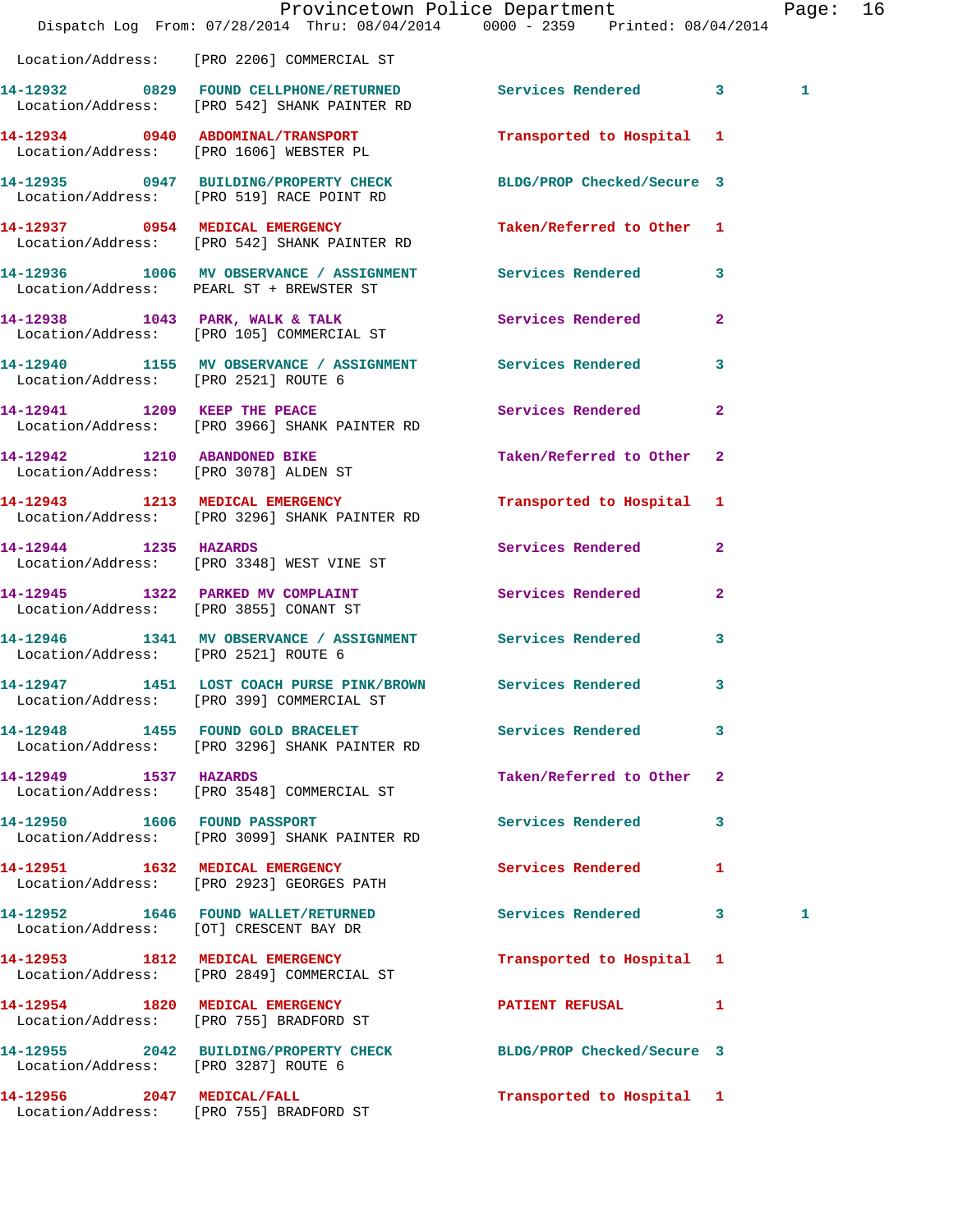|                                                                   | Provincetown Police Department Fage: 17<br>Dispatch Log From: 07/28/2014 Thru: 08/04/2014   0000 - 2359   Printed: 08/04/2014 |                            |              |  |
|-------------------------------------------------------------------|-------------------------------------------------------------------------------------------------------------------------------|----------------------------|--------------|--|
|                                                                   | 14-12957 2134 PARK, WALK & TALK NO Action Required 2<br>Location: [PRO 3431] LOPES SQUARE                                     |                            |              |  |
|                                                                   | 14-12958 2139 BAR CHECK No Action Required 2<br>Location/Address: [PRO 2737] COMMERCIAL ST                                    |                            |              |  |
|                                                                   | 14-12959 2142 BAR CHECK<br>Location/Address: [PRO 3909] BRADFORD ST                                                           | BLDG/PROP Checked/Secure 2 |              |  |
| 14-12960 2143 MV STOP                                             | Location: [PRO 3431] LOPES SQUARE                                                                                             | <b>VERBAL WARNING</b> 3    |              |  |
|                                                                   | 14-12961 2157 BAR CHECK<br>Location/Address: [PRO 253] COMMERCIAL ST                                                          | No Action Required 2       |              |  |
|                                                                   | 14-12962 2207 BAR CHECK No Action Required 2<br>Location/Address: [PRO 3276] COMMERCIAL ST                                    |                            |              |  |
|                                                                   | 14-12963 2229 MV STOP<br>Location/Address: [PRO 413] CONWELL ST                                                               | <b>VERBAL WARNING 3</b>    |              |  |
|                                                                   | 14-12965 2308 COMPLAINT SPOKEN TO<br>Location/Address: [PRO 3276] COMMERCIAL ST                                               |                            | 3            |  |
|                                                                   | 14-12966 2313 BUILDING/PROPERTY CHECK BLDG/PROP Checked/Secure 3<br>Location/Address: [PRO 175] COMMERCIAL ST                 |                            |              |  |
|                                                                   | 14-12967 2332 BY-LAW VIOLATION Unfounded<br>Location/Address: [PRO 2704] COMMERCIAL ST                                        |                            | $\mathbf{2}$ |  |
| Location/Address: CONWELL ST                                      | 14-12968 2332 ALARM - CO Services Rendered 1                                                                                  |                            |              |  |
|                                                                   | 14-12970 2337 FOUND RAZOR SCOOTER No Action Required 3<br>Location/Address: [PRO 105] COMMERCIAL ST + COMMERCIAL ST           |                            |              |  |
|                                                                   | 14-12971 2338 LARCENY PAST OCCURRED Services Rendered 2<br>Location/Address: [PRO 221] COMMERCIAL ST                          |                            |              |  |
|                                                                   | 14-12972 2338 STOLEN MV Unfounded<br>Location/Address: SHANK PAINTER RD + BRADFORD ST                                         |                            | $\mathbf{3}$ |  |
| 14-12973 2354 MV DISABLED<br>Location/Address: [PRO 2519] ROUTE 6 |                                                                                                                               | Services Rendered 2        |              |  |
| Location/Address: [PRO 3287] ROUTE 6                              | 14-12974 2359 BUILDING/PROPERTY CHECK BLDG/PROP Checked/Secure 3                                                              |                            |              |  |
| For Date: $08/03/2014$ - Sunday                                   |                                                                                                                               |                            |              |  |
|                                                                   | 14-12975 0008 BUILDING/PROPERTY CHECK BLDG/PROP Checked/Secure 3<br>Location/Address: [PRO 2206] COMMERCIAL ST                |                            |              |  |
| Location/Address: [PRO 2521] ROUTE 6                              | 14-12976 0008 MV OBSERVANCE / ASSIGNMENT Services Rendered 3                                                                  |                            |              |  |
|                                                                   | 14-12978 0020 DISTURBANCE<br>Location/Address: [PRO 399] COMMERCIAL ST                                                        | SPOKEN TO                  | 1            |  |
|                                                                   | 14-12977 0021 LOST BLACK PURSE<br>Location/Address: [PRO 399] COMMERCIAL ST                                                   | Services Rendered 3        |              |  |
|                                                                   | 14-12979 0048 BUILDING/PROPERTY CHECK<br>Location/Address: [PRO 16] MAYFLOWER AVE                                             | BLDG/PROP Checked/Secure 3 |              |  |
|                                                                   | 14-12980 0059 BUILDING/PROPERTY CHECK BLDG/PROP Checked/Secure 3<br>Location/Address: [PRO 1778] SHANK PAINTER RD             |                            |              |  |
|                                                                   | 14-12982 0110 MV OBSERVANCE / ASSIGNMENT Services Rendered 3<br>Location/Address: [PRO 2818] CONWELL ST                       |                            |              |  |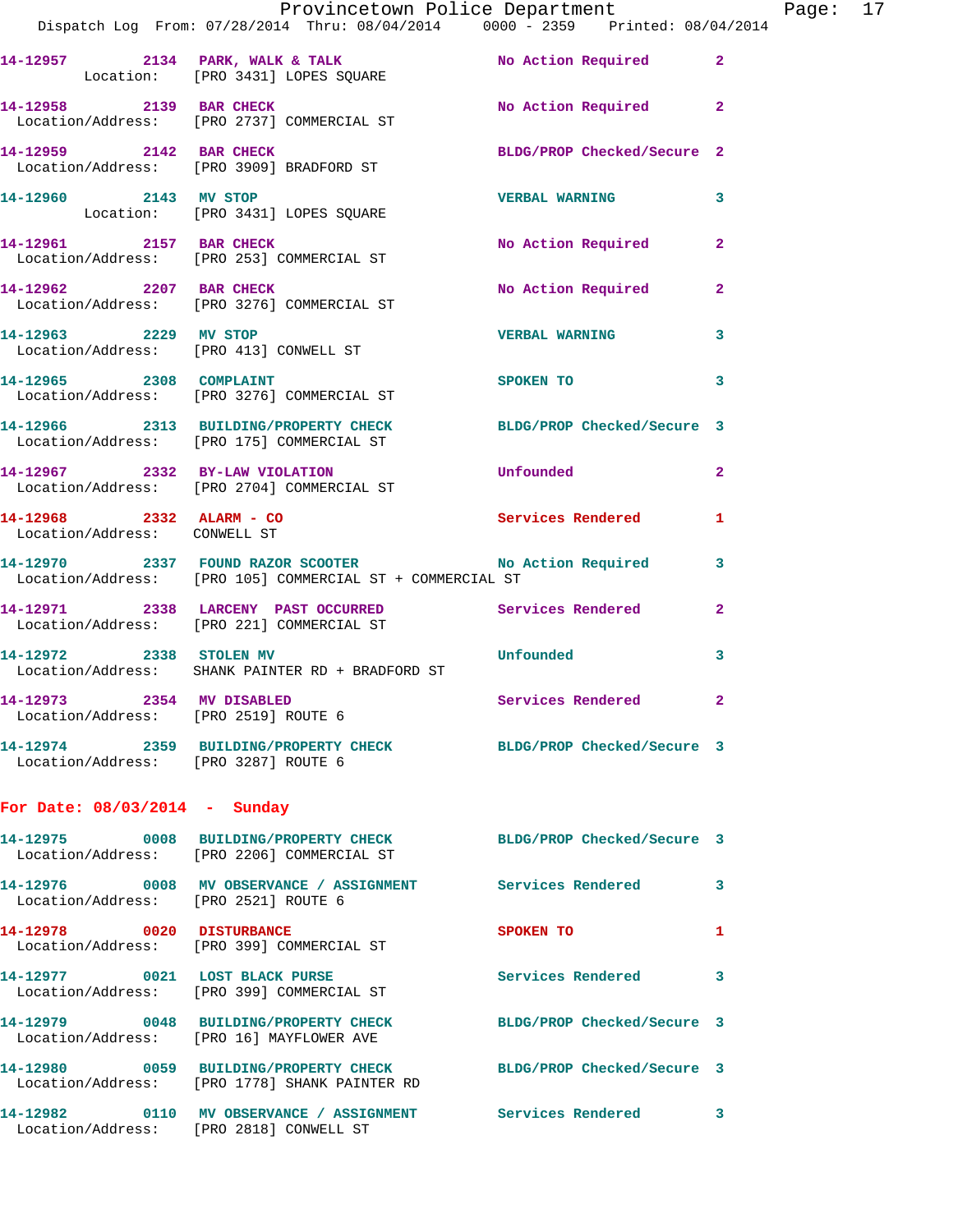Dispatch Log From: 07/28/2014 Thru: 08/04/2014 0000 - 2359 Printed: 08/04/2014

| 14-12983 0125 FOUND LIC<br>Location/Address: RYDER ST       |                                                                                                               | No Action Required 3       |              |    |
|-------------------------------------------------------------|---------------------------------------------------------------------------------------------------------------|----------------------------|--------------|----|
|                                                             | 14-12984 0126 FOUND WALLET<br>Location/Address: [PRO 2539] RYDER ST EXT                                       | No Action Required 3       |              |    |
|                                                             | 14-12985 0132 LOST IPHONE 5<br>Location/Address: [PRO 542] SHANK PAINTER RD                                   | No Action Required 3       |              |    |
|                                                             | 14-12986 0134 MV OBSERVANCE / ASSIGNMENT Services Rendered<br>Location/Address: BRADFORD ST + RYDER ST        |                            | 3            |    |
| 14-12987 0138 MV STOP                                       | Location/Address: BRADFORD ST + STANDISH ST                                                                   | VERBAL WARNING 3           |              |    |
| Refer To Accident: 14-42-AC                                 | 14-12988 0201 MV ACCIDENT<br>Location/Address: [PRO 1641] BRADFORD ST                                         | Services Rendered          | 1            |    |
|                                                             | 14-12989 0206 MISSING PERSON<br>Location/Address: [PRO 3331] COMMERCIAL ST                                    | No Action Required 1       |              |    |
|                                                             | 14-12990 0209 MV COMPLAINT<br>Location/Address: [PRO 208] COMMERCIAL ST                                       | No Action Required         | $\mathbf{2}$ |    |
|                                                             | 14-12991 0219 ASSIST CITIZEN<br>Location/Address: [PRO 3276] COMMERCIAL ST                                    | No Action Required 3       |              |    |
|                                                             | 14-12994 0223 FOUND WT IPHONE<br>Location/Address: [PRO 542] SHANK PAINTER RD                                 | No Action Required 3       |              |    |
| 14-12992 0241 NOISE COMPLAINT<br>Location/Address: ALDEN ST |                                                                                                               | <b>SPOKEN TO</b>           | 3            |    |
|                                                             | 14-12993 0303 BUILDING/PROPERTY CHECK BLDG/PROP Checked/Secure 3<br>Location/Address: [PRO 516] RACE POINT RD |                            |              |    |
|                                                             | 14-12995 0401 BUILDING/PROPERTY CHECK BLDG/PROP Checked/Secure 3<br>Location/Address: [PRO 379] COMMERCIAL ST |                            |              |    |
|                                                             | 14-12996 0418 BUILDING/PROPERTY CHECK Services Rendered 3<br>Location/Address: [PRO 3318] CEMETERY RD         |                            |              |    |
| 14-12997 0436 PARK, WALK & TALK                             | Location/Address: [PRO 539] SHANK PAINTER RD                                                                  | Services Rendered          | 2            |    |
|                                                             | 14-12998 0521 BUILDING/PROPERTY CHECK<br>Location/Address: [PRO 447] JEROME SMITH RD                          | BLDG/PROP Checked/Secure 3 |              |    |
|                                                             | 14-12999 0554 BUILDING/PROPERTY CHECK<br>Location/Address: [PRO 3307] HEATHER'S WAY                           | BLDG/PROP Checked/Secure 3 |              |    |
|                                                             | 14-13000 0600 FOUND IPHONE/RETURNED<br>Location/Address: [PRO 542] SHANK PAINTER RD                           | No Action Required         | 3            |    |
|                                                             | 14-13001 0605 MV OBSERVANCE / ASSIGNMENT Services Rendered<br>Location/Address: [PRO 3430] COMMERCIAL ST      |                            | 3            |    |
| 14-13002 0705 BURGLAR ALARM                                 | Location/Address: [PRO 595] BRADFORD ST                                                                       | BLDG/PROP Checked/Secure 1 |              |    |
|                                                             | 14-13004 0756 FOUND LICENSE/RETURNED<br>Location/Address: [PRO 526] RYDER ST EXT                              | Services Rendered          | $\mathbf{3}$ | 1  |
| 14-13005 0824 LOBBY TRAFFIC                                 | Location/Address: [PRO 542] SHANK PAINTER RD                                                                  | Services Rendered 2        |              | 38 |
|                                                             | 14-13006 0906 ABDOMINAL/TRANSPORT                                                                             | Transported to Hospital 1  |              |    |

Location/Address: [PRO 440] HARRY KEMP WAY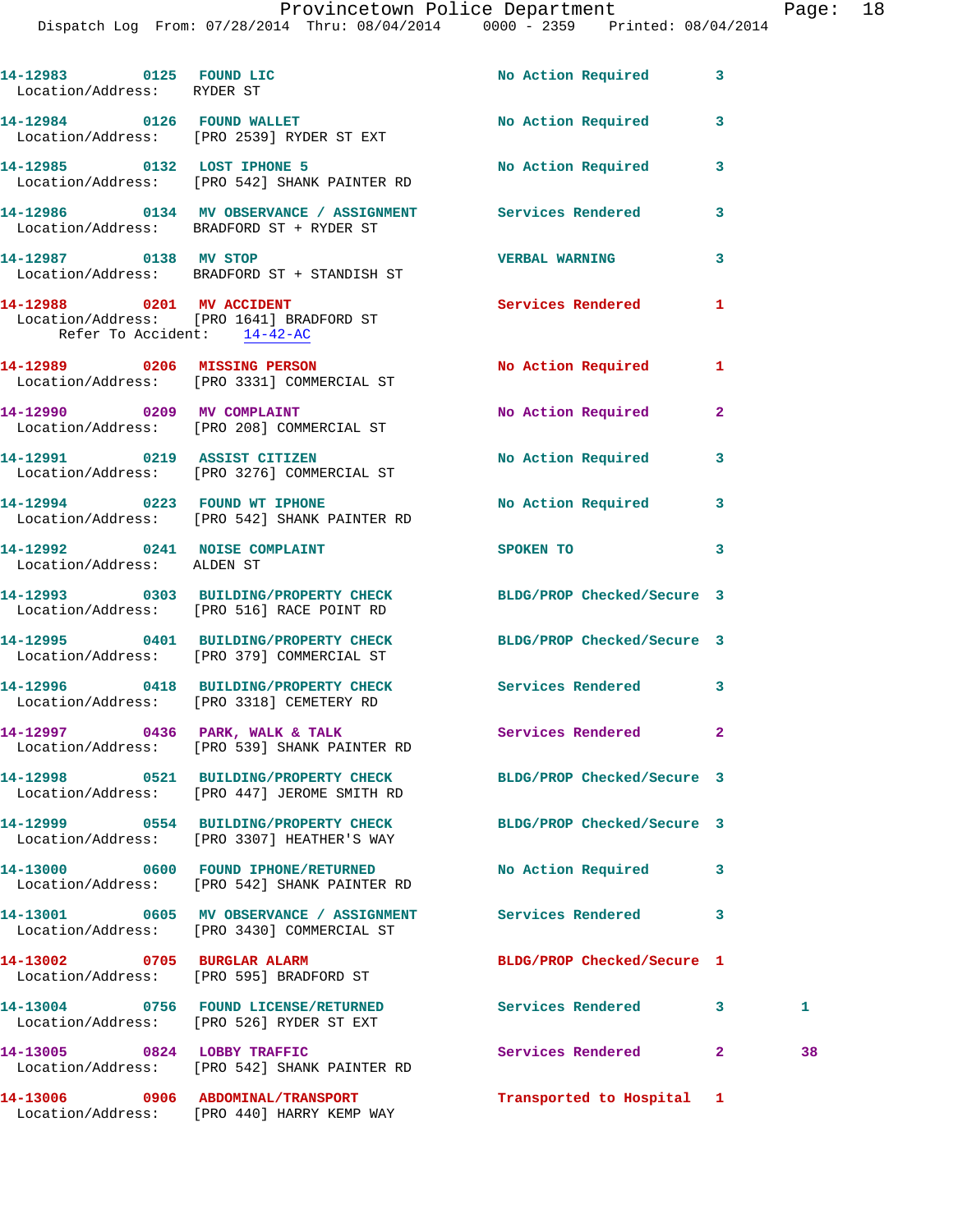|                               | Provincetown Police Department Fage: 19<br>Dispatch Log From: 07/28/2014 Thru: 08/04/2014   0000 - 2359   Printed: 08/04/2014 |                           |              |   |  |
|-------------------------------|-------------------------------------------------------------------------------------------------------------------------------|---------------------------|--------------|---|--|
|                               | 14-13007 0922 TRAFFIC CONTROL Services Rendered 3<br>Location/Address: [PRO 2483] COMMERCIAL ST                               |                           |              |   |  |
|                               | 14-13008 0931 911 GENERAL<br>Location/Address: [PRO 3222] ALDEN ST                                                            | SPOKEN TO                 | $\mathbf{1}$ |   |  |
|                               | 14-13009 0943 MV DISABLED<br>Location/Address: [PRO 595] BRADFORD ST                                                          | <b>GONE ON ARRIVAL</b>    | $\mathbf{2}$ |   |  |
|                               | 14-13010 0958 PARK, WALK & TALK (2008) Services Rendered Location/Address: [PRO 105] COMMERCIAL ST                            |                           | $\mathbf{2}$ |   |  |
|                               | 14-13011 1004 BIKE ACCIDENT<br>Location/Address: [PRO 2754] ROUTE 6                                                           | Taken/Referred to Other 2 |              |   |  |
|                               | 14-13012 1009 EVALUATION<br>Location/Address: [PRO 882] FRITZ'S WAY                                                           | PATIENT REFUSAL           | 1            |   |  |
|                               | 14-13013 1024 DISPATCH PHONES<br>Location/Address: [PRO 542] SHANK PAINTER RD                                                 | Services Rendered 3       |              |   |  |
|                               | 14-13014 1038 BUILDING/PROPERTY CHECK Services Rendered<br>Location/Address: [PRO 564] BAYBERRY AVE                           |                           | 3            |   |  |
|                               | 14-13015 1049 MEDICAL EMERGENCY Services Rendered 1<br>Location/Address: [PRO 348] COMMERCIAL ST                              |                           |              |   |  |
|                               | 14-13016 1133 PARKED MV COMPLAINT Unfounded<br>Location/Address: [PRO 2931] COMMERCIAL ST                                     |                           | $\mathbf{2}$ |   |  |
|                               | 14-13017 1136 DISTURBANCE<br>Location/Address: [PRO 3446] COMMERCIAL ST                                                       | <b>SPOKEN TO</b>          | 1            |   |  |
|                               | 14-13018 1145 DISORDERLY<br>Location/Address: [PRO 2512] JEROME SMITH RD                                                      | SPOKEN TO                 | $\mathbf{2}$ |   |  |
| 14-13019 1203 LOST IPHONE     | Location/Address: [PRO 542] SHANK PAINTER RD                                                                                  | Services Rendered 3       |              |   |  |
|                               | 14-13020 1209 REFUSING TO LEAVE<br>Location/Address: [PRO 2977] COMMERCIAL ST                                                 | <b>Unfounded</b>          | 3            |   |  |
| 14-13021 1221 CONCUSSION      | Location/Address: WINSLOW ST + JEROME SMITH RD                                                                                | Transported to Hospital 1 |              |   |  |
| 14-13022 1229 MV ACCIDENT     | Location/Address: [PRO 444] HIGH POLE HILL                                                                                    | SPOKEN TO                 | 1            |   |  |
|                               | 14-13023 1254 FOUND ROSARY BEADS<br>Location/Address: PROVINCELANDS RD + BRADFORD ST EXT                                      | Services Rendered         | 3            |   |  |
|                               | 14-13024 1300 FOUND PAPERS<br>Location/Address: [PRO 542] SHANK PAINTER RD                                                    | Services Rendered         | 3            |   |  |
|                               | 14-13026 1354 FOUND I PHONE LG<br>Location: [PRO 3431] LOPES SQUARE                                                           | <b>Services Rendered</b>  | $\mathbf{3}$ |   |  |
|                               | 14-13027 1405 NOISE COMPLAINT<br>Location/Address: [PRO 3430] COMMERCIAL ST                                                   | <b>VERBAL WARNING</b>     | 3            |   |  |
| 14-13028 1453 ANIMAL CALL     | Location/Address: [PRO 1219] WILLOW DR                                                                                        | <b>GONE ON ARRIVAL</b>    | $\mathbf{2}$ | 1 |  |
|                               | 14-13029 1526 SUSPICIOUS ACTIVITY 1991 Services Rendered<br>Location/Address: BRADFORD ST + SHANK PAINTER RD                  |                           | 2            |   |  |
| 14-13030 1554 COMPLAINT       | Location/Address: [PRO 3145] RACE POINT RD                                                                                    | Services Rendered         | 3            |   |  |
| Location/Address: STANDISH ST | 14-13031 1650 PARKING COMPLAINT / GENERAL Citation/Warning Issued 3                                                           |                           |              |   |  |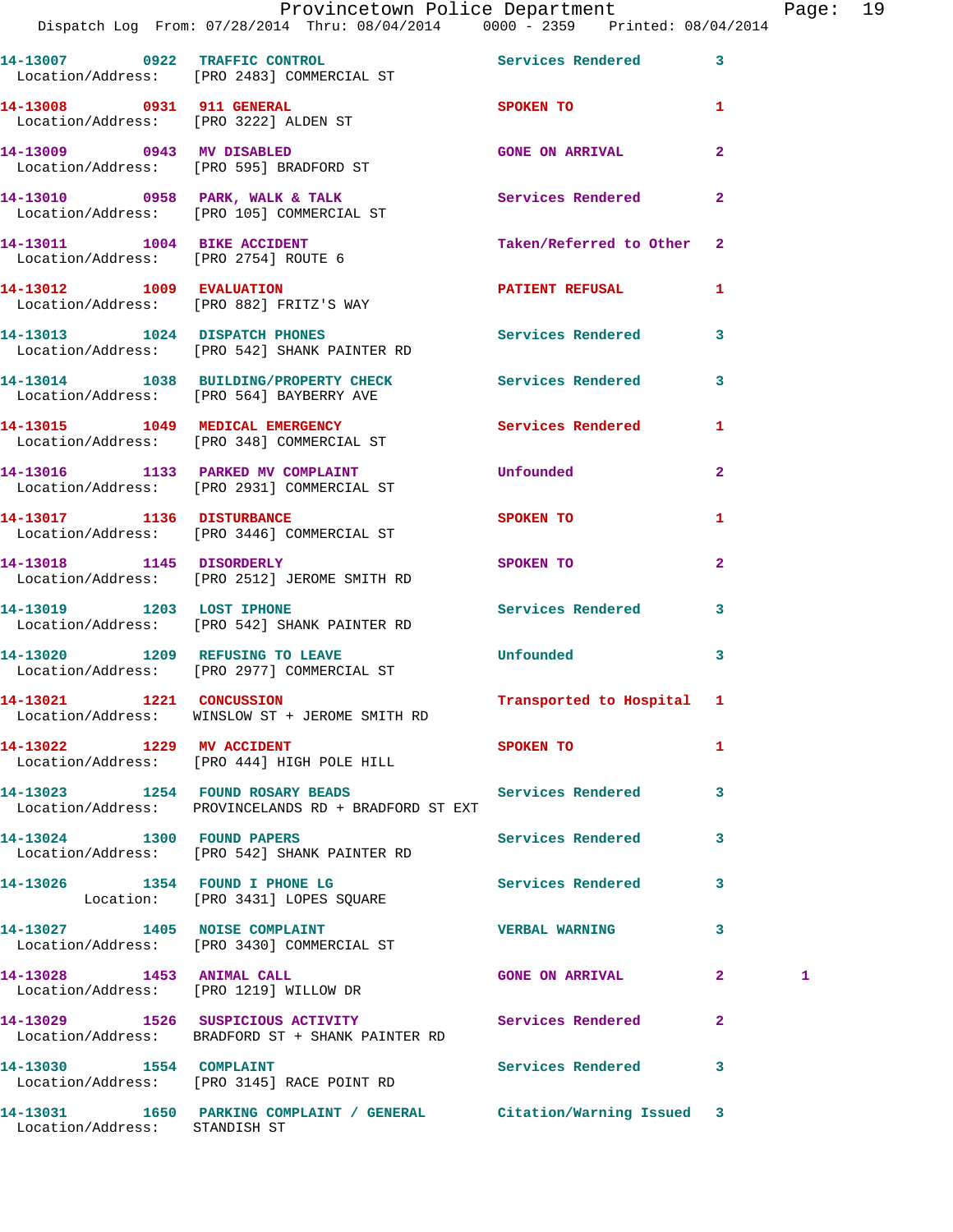|                                                               | 14-13032 1700 BUILDING/PROPERTY CHECK BLDG/PROP Checked/Secure 3<br>Location/Address: [PRO 519] RACE POINT RD |                            |                         |
|---------------------------------------------------------------|---------------------------------------------------------------------------------------------------------------|----------------------------|-------------------------|
| Location/Address: ROUTE 6 + SNAIL RD                          | 14-13033 1737 MV OBSERVANCE / ASSIGNMENT Services Rendered                                                    |                            | 3                       |
|                                                               | 14-13034 1742 BUILDING/PROPERTY CHECK BLDG/PROP Checked/Secure 3<br>Location/Address: [PRO 519] RACE POINT RD |                            |                         |
|                                                               | 14-13035 1751 ASSIST AGENCY / MUTUAL AID<br>Location/Address: [PRO 3548] COMMERCIAL ST                        | Services Rendered          | 3                       |
| 14-13036 1756 MV STOP                                         | Location: I/B BEFORE DUNES EDGE                                                                               | <b>VERBAL WARNING</b>      | 3                       |
| 14-13037 1803 MV STOP                                         | Location: 6 I/B BEFORE DUNES EDGE                                                                             | <b>VERBAL WARNING</b>      | 3                       |
| 14-13038 1810 MV STOP                                         | Location: 6 I/B BEFORE SHANK PAINTER                                                                          | <b>VERBAL WARNING</b>      | 3                       |
| 14-13039 1811 MISSING PERSON                                  | Location: [PRO 3431] LOPES SQUARE                                                                             | <b>Services Rendered</b>   | 1                       |
|                                                               | 14-13041 1911 FOUND MASTERCARD/UMBRELLA<br>Location/Address: [PRO 542] SHANK PAINTER RD                       | Services Rendered          | 3                       |
|                                                               | 14-13044 1922 911 POS #2 DOWN<br>Location/Address: [PRO 542] SHANK PAINTER RD                                 | No Action Required         | $\mathbf{1}$            |
|                                                               | 14-13042 1942 HARASSMENT<br>Location/Address: [PRO 542] SHANK PAINTER RD                                      | Services Rendered          | $\mathbf{2}$            |
| 14-13043 1953 MV STOP<br>Location/Address: ROUTE 6 + SNAIL RD |                                                                                                               | VERBAL WARNING 3           |                         |
|                                                               | 14-13045 2005 BUILDING/PROPERTY CHECK<br>Location/Address: [PRO 3292] COMMERCIAL ST                           | BLDG/PROP Checked/Secure 3 |                         |
|                                                               | 14-13046 2011 BUILDING/PROPERTY CHECK<br>Location/Address: [PRO 2500] COMMERCIAL ST                           | BLDG/PROP Checked/Secure 3 |                         |
|                                                               | 14-13047 2013 BUILDING/PROPERTY CHECK<br>Location/Address: [PRO 3609] COMMERCIAL ST                           | BLDG/PROP Checked/Secure 3 |                         |
|                                                               | 14-13048 2031 BUILDING/PROPERTY CHECK<br>Location/Address: [PRO 182] COMMERCIAL ST                            | BLDG/PROP Checked/Secure 3 |                         |
|                                                               | 14-13049 2036 PARKING COMPLAINT / GENERAL Services Rendered<br>Location/Address: [PRO 3049] PLEASANT ST       |                            | 3                       |
| 14-13050 2036 ANIMAL CALL                                     | Location/Address: MONTELLO ST + COMMERCIAL ST                                                                 | No Action Required         | $\mathbf{2}$            |
|                                                               | 14-13051 2050 BUILDING/PROPERTY CHECK<br>Location/Address: [PRO 306] COMMERCIAL ST                            | BLDG/PROP Checked/Secure 3 |                         |
| 14-13052 2113 NPS/OUI                                         | Location/Address: [PRO 542] SHANK PAINTER RD<br>Refer To $P/C$ : 14-185-AR                                    | Arrest(s) Made             | $\overline{\mathbf{3}}$ |
|                                                               | 14-13053 2213 BUILDING/PROPERTY CHECK<br>Location/Address: [PRO 3256] COMMERCIAL ST                           | BLDG/PROP Checked/Secure 3 |                         |
|                                                               | 14-13054 2227 BUILDING/PROPERTY CHECK<br>Location/Address: [PRO 3738] COMMERCIAL ST                           | Services Rendered 3        |                         |
|                                                               | 14-13056 2330 BUILDING/PROPERTY CHECK<br>Location/Address: [PRO 175] COMMERCIAL ST                            | BLDG/PROP Checked/Secure 3 |                         |